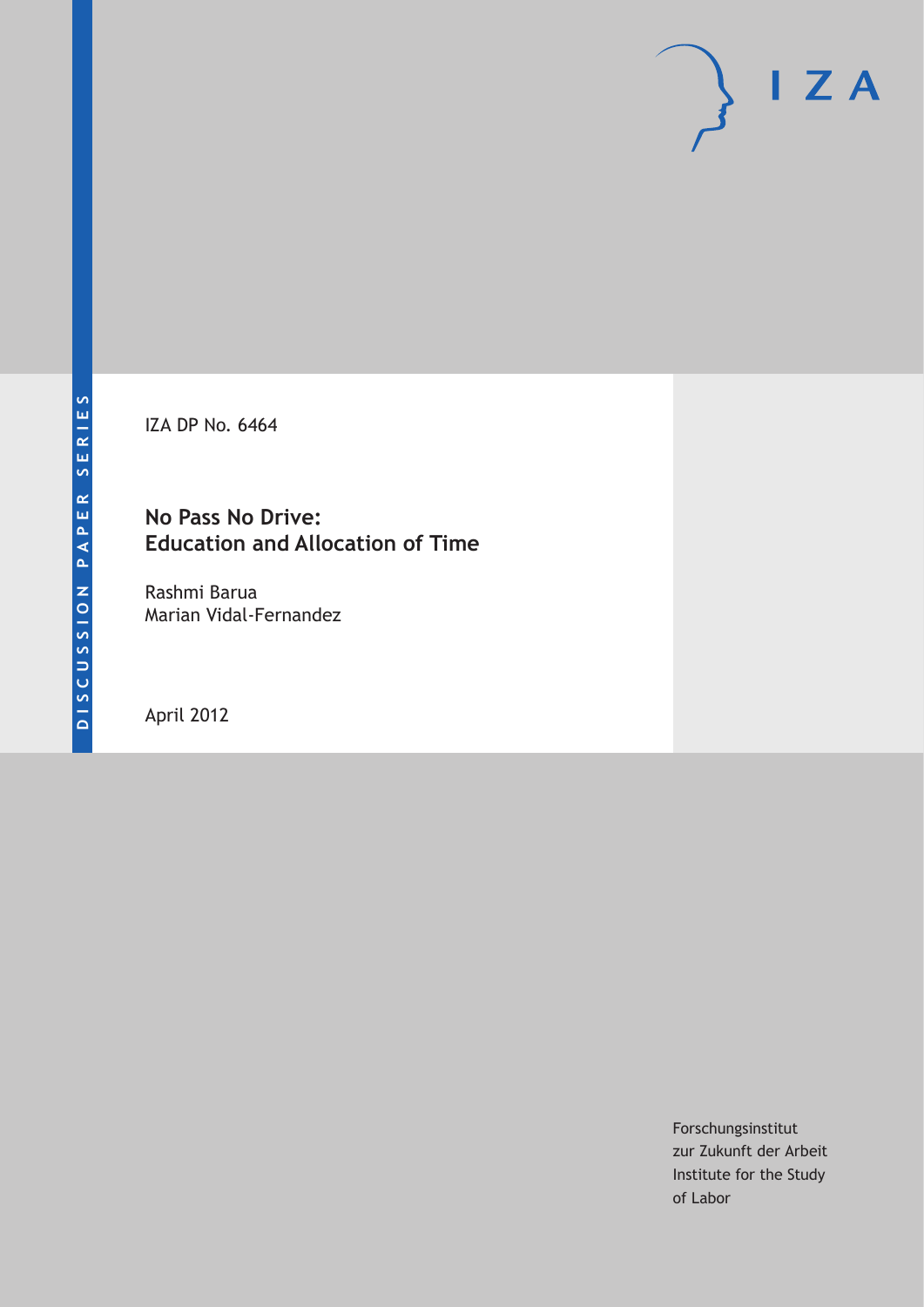# **No Pass No Drive: Education and Allocation of Time**

# **Rashmi Barua**

*Singapore Management University* 

# **Marian Vidal-Fernandez**

*ASB, University of New South Wales and IZA* 

Discussion Paper No. 6464 April 2012

IZA

P.O. Box 7240 53072 Bonn Germany

Phone: +49-228-3894-0 Fax: +49-228-3894-180 E-mail: [iza@iza.org](mailto:iza@iza.org)

Any opinions expressed here are those of the author(s) and not those of IZA. Research published in this series may include views on policy, but the institute itself takes no institutional policy positions.

The Institute for the Study of Labor (IZA) in Bonn is a local and virtual international research center and a place of communication between science, politics and business. IZA is an independent nonprofit organization supported by Deutsche Post Foundation. The center is associated with the University of Bonn and offers a stimulating research environment through its international network, workshops and conferences, data service, project support, research visits and doctoral program. IZA engages in (i) original and internationally competitive research in all fields of labor economics, (ii) development of policy concepts, and (iii) dissemination of research results and concepts to the interested public.

IZA Discussion Papers often represent preliminary work and are circulated to encourage discussion. Citation of such a paper should account for its provisional character. A revised version may be available directly from the author.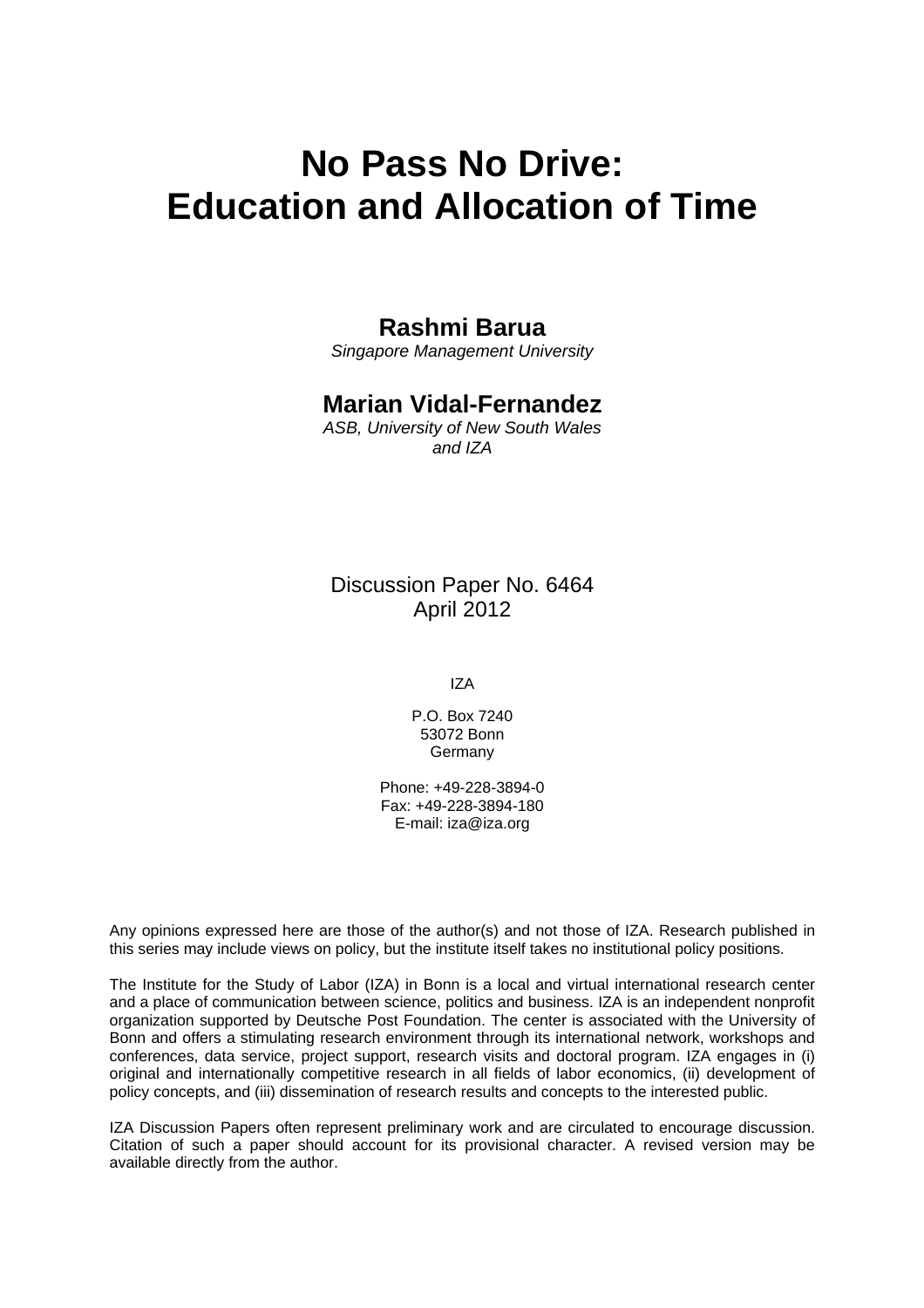IZA Discussion Paper No. 6464 April 2012

# **ABSTRACT**

# **No Pass No Drive: Education and Allocation of Time[\\*](#page-2-0)**

Do negative incentives or *sticks* in education improve student outcomes? Since the late 1980s, several U.S. states have introduced No Pass No Drive (NPND) laws that set minimum academic requirements for teenagers to obtain driving licenses. Using data from the American Community Survey (ACS) and Monitoring the Future (MTF), we exploit variation across state, time, and cohort to show that NPND laws led to a 6.4 percentage point increase in the probability of graduating from high school among black males. Further, we show that NPND laws were effective in reducing truancy and increased time allocated to school-work at the expense of leisure and work.

JEL Classification: J08, J22, I2

Keywords: negative incentives, education, allocation of time, dropout, No Pass No Drive laws

Corresponding author:

 $\overline{a}$ 

Marian Vidal-Fernández School of Economics Australian School of Business University of New South Wales Kensington, 2052, NSW Australia E-mail: [m.vidal-fernandez@unsw.edu.au](mailto:m.vidal-fernandez@unsw.edu.au) 

<span id="page-2-0"></span><sup>\*</sup> We are grateful to Madhav S. Aney, Aurobindo Ghosh, Arjun Bhowmik and Louis-Philippe Morin for useful insights and comments. We thank participants in seminars at Queen's University, Ottawa University, HKUST, UNSW, University of Melbourne, Singapore Management University, ESAM 2011 meeting in Adelaide, EALE 2011 meeting in Cyprus and SAEe 2011 meetings in Malaga. Thanks to Timothy J. Perry at the Survey Research Center at the University of Michigan for continuous assistance with the MTF survey. We thank Philip Oreopoulos who generously provided us with the data on Compulsory Attendance Laws. Chen Ye provided excellent research assistance.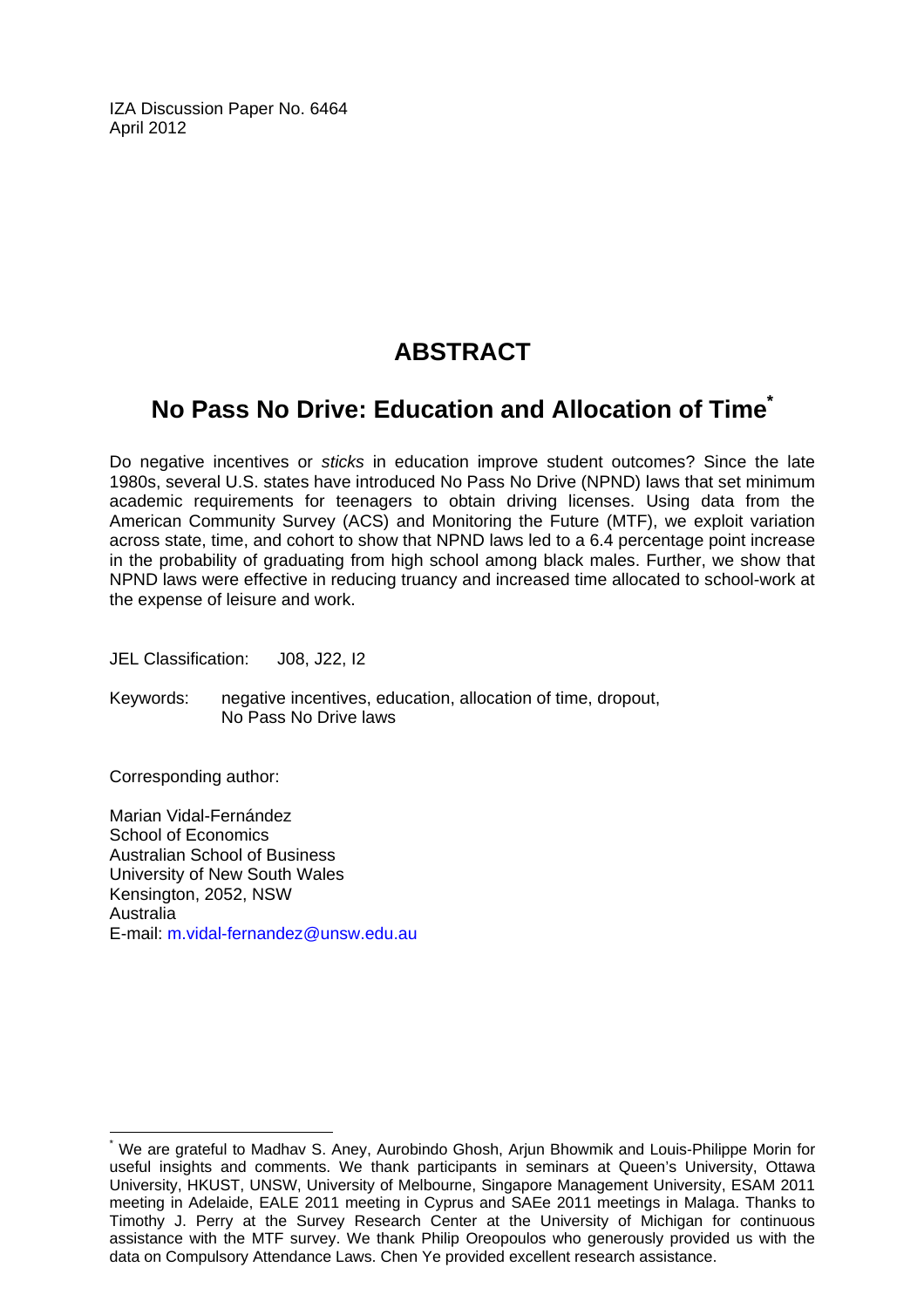### 1 Introduction

Educators and policy makers are increasingly paying more attention towards one of America's most disturbing educational trend: more than one-third of all public high school students fail to graduate with their class.<sup>1</sup> Dropout rates are particularly high among boys and blacks. This phenomenon has been termed the "silent epidemic" and has forced states to take several initiatives to keep students in school. Among the different interventions that have been introduced, much attention has been paid recently to the use of performance-based cash or in-kind rewards to motivate students to stay in school and improve academic achievement. Large scale financial incentive programs have been evaluated in the U.S. and worldwide.<sup>2</sup> Most of these studies advocate for financial incentives or *carrots* as a more direct and cost-effective way to improve student outcomes compared to traditional input-oriented initiatives (e.g., more teachers, higher teacher salaries, smaller class sizes, improving school infrastructure etc.). Furthermore, many of these studies find that girls respond better to financial incentives compared to boys.

Though a surprisingly large number of studies have evaluated the effect of performancebased incentives, not much is known about how negative incentives or *sticks* affect education outcomes. In a recent survey of high school dropouts, 38 percent of respondents cited "too much freedom and too many distractions" as a factor in their decision to drop out from high school.<sup>3</sup> In the same survey, 68 percent felt that their respective schools should have tried to stop students from skipping classes. This suggests that a policy that addresses both school attendance requirements and out of school distractions might be an effective way to keep students in school.

In this paper, we study the effect of one such policy, the No Pass No Drive (NPND) law, on education outcomes. We take advantage of a natural experiment to answer whether *sticks* might be more cost-effective than *carrots* to increase educational attainment among teenagers, and if so, through what channels.

Since the late 1980s, many U.S. states have set restrictions for teenagers to have access to a drivers' license. Students must continually earn their driving privileges by

<sup>&</sup>lt;sup>1</sup>Swanson, Christopher B. (2004). "Who Graduates? Who Doesn't? A Statistical Portrait of Public High School Graduationî, Class of 2001. Washington, DC: The Urban Institute

<sup>2</sup>Some recent examples include Angrist and Lavy (2009), Angrist et al. (2009), Berry (2009), Bettinger (2010), Dee (2011), Fryer (2010) and Kremer, et al. (2009).

<sup>3</sup>Bridgeland, J.M., Dilulio, Jr., J.J., and Morison, K.B. (2006, March). The silent epidemic: Perspectives of high school dropouts.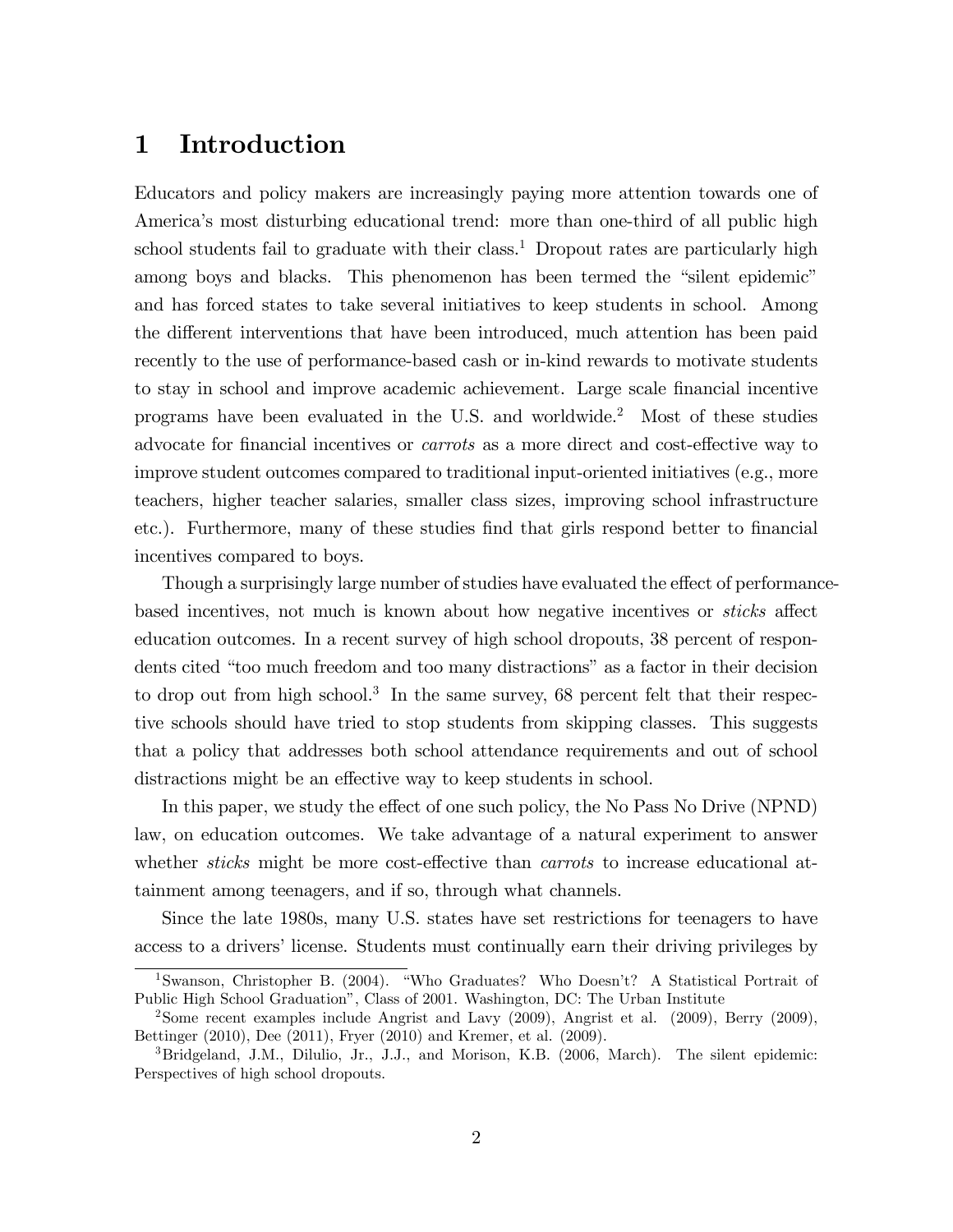staying in school and, in some states, passing their courses. The regulation is intended to motivate academically marginal students, who enjoy the freedom associated with driving, to work harder or, to stay, in school. These laws, commonly known as No Pass No Drive (NPND) laws, vary across states in their scope. While most states require the applicant to be enrolled in, attending school, and/or condition license on courses passed, some states deny or revoke driving licenses to minors who are involved in unacceptable behavior such as possession of illegal substances or violent behavior. NPND laws are almost costless to implement. School attendance officers monitor truant students and send an electronic notification to the traffic authority, which then denies or revokes the students' driving licenses. The online service is provided free of charge and imposes no cost to either the state governments or the taxpayers.

As an example, Kentucky implemented the NPND legislation in August 2007. According to the state statute, "When a sixteen or seventeen year old student drops out of school or is declared to be academically deficient, the schools will report electronically to the Division of Driver Licensing. The Division of Driver Licensing will suspend the student's privilege to drive and notify the driver of the suspension" (KRS 159.051). Similarly, Florida implemented the NPND law in 1997 in an attempt to reduce truancy and improve academic performance. In 2010, the state suspended  $5,389$  students' licenses for truancy, and sent warnings to another 24,090 students with learner's permit who were at risk for a delay in getting their license.<sup>4</sup>

The aim of this paper is twofold. First, we study the effect of a negative incentive policy on long run education outcomes. On the one hand, imposing minimum academic requirements can increase education by motivating students who want to gain driving privileges to do better in school. On the other hand, if a student drives to school or to work, taking away his driving privileges might in fact increase dropout rates and decrease lifetime income. We use data from the 2009 U.S. American Community Survey (ACS) to compare the academic outcomes of treated cohorts who were young enough to have been affected by the NPND laws to older cohorts in the same state, relative to other control states in the sample. Our results indicate that NPND laws have a significantly large effect on education outcomes among boys and blacks, but not girls. In particular, it led to a 2.7 percentage point increase in average educational attainment among black males and a 6.4 percentage point increase in the probability of graduating from high school. This result is particularly relevant because dropout

<sup>4</sup>Source: Data tracked by the Florida Department of Motor Vehicles in cooperation with the Florida Department of Education.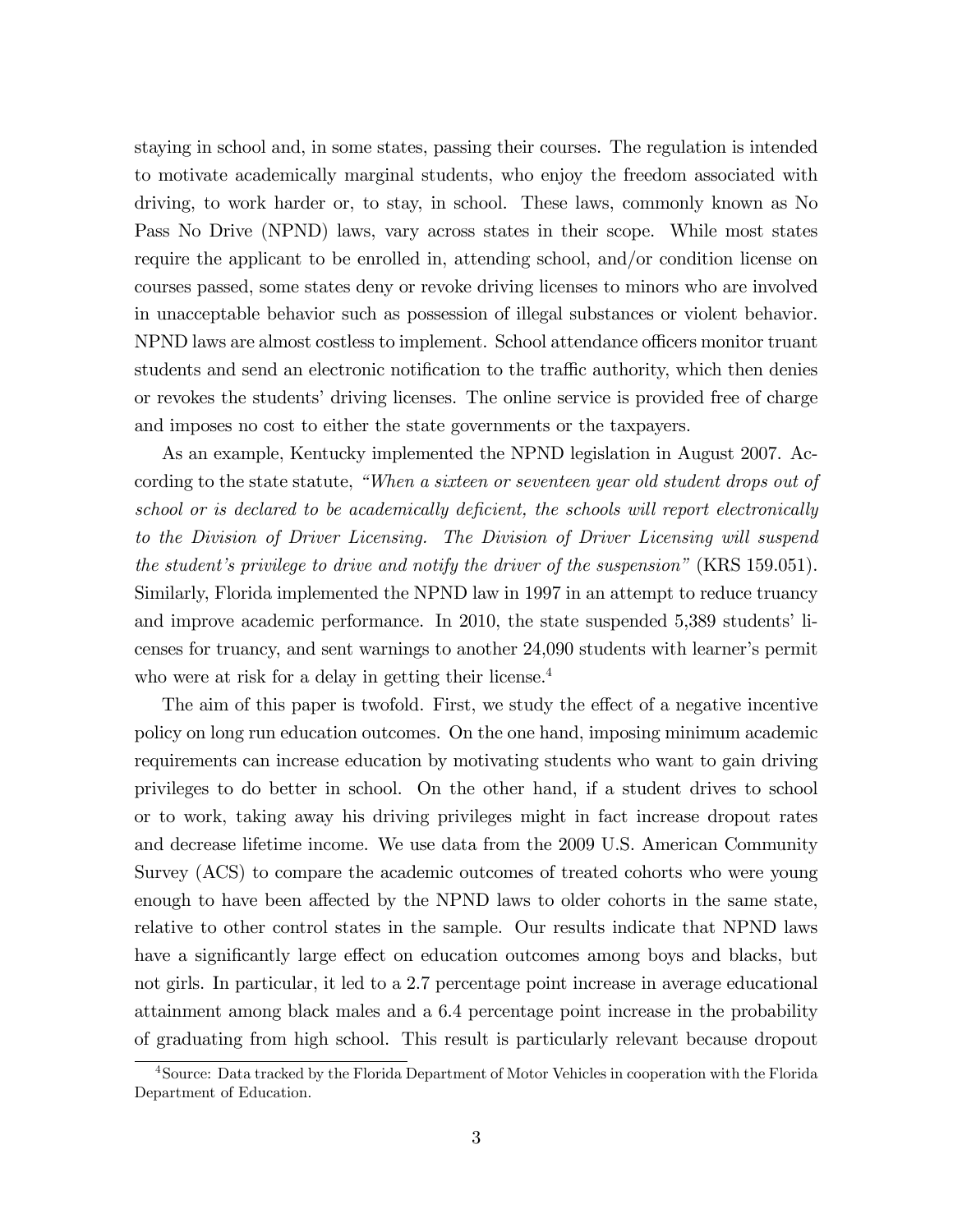rates are alarmingly high among blacks and males. Moreover, several recent studies suggest that males are less likely to respond to financial incentives.

Second, we study the channel through which NPND policy has an effect on education. In particular, if this policy changes time invested in education, it should also affect allocation of time between leisure and work. We use a differences-in-differences approach with repeated cross-sectional data of high school students from the Monitoring the Future (MTF) survey to confirm changes in time allocation that led to an increase in education. We find that NPND laws were effective in reducing truancy and increased time allocated to homework, mainly among blacks, at the expense of leisure and employment activities. Both Census and MTF results are robust to several checks to internal validity threats.

Intuitively, NPND laws should have the biggest effect on individuals who have a preference for driving and are at the margin of dropping out of school. Therefore, the impact is expected to be larger for disadvantaged groups and for those who are more likely to drive. Our results confirm that the law was indeed effective in increasing educational attainment among males, particularly black males. Moreover, in states with NPND laws, students who are enrolled in school are more likely to drive and hold a driver's license. The larger effect for males might be both due to the fact that on average they perform worse than girls in school or that males might have a stronger preference for driving.

The rest of this paper is structured as follows. The next section discusses the background and literature pertinent to our study. Section 3 describes the data used in the analysis and presents the empirical strategy. In Section 4 we show the main results. Finally, we conclude the discussion in Section 5.

# 2 Background

#### 2.1 No Pass No Drive Laws

In 1988, West Virginia became the first state in North America to revoke or deny driving privileges to teenagers who do not show satisfactory progress in school. Following the success of the law in West Virginia, several other states have implemented policies that link driver licenses to school attendance, academic performance, and/or behavior. We compiled data on NPND laws from state legal statutes for the period 1988 to 2008. As of 2008, 26 states have implemented NPND laws. The shaded states in Figure 1 had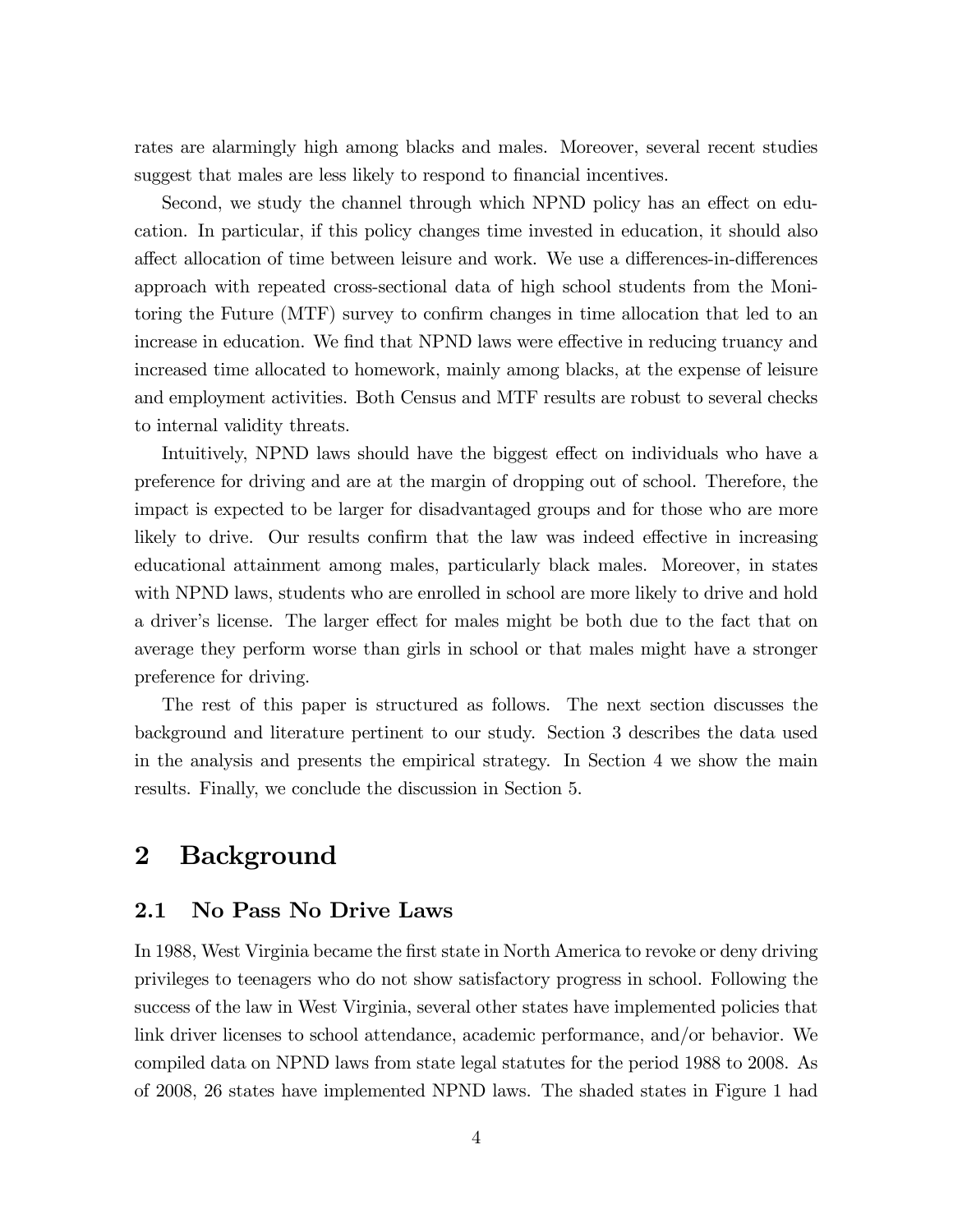the law in place in the most recent year in our sample.

Implementation of the law requires an integrated effort between the State Department of Education, Department of Public Safety and Division of Driver's Licensing. In some states, such as Kentucky, schools electronically report changes to their students' statuses to the licensing authorities. The online service is provided free of charge and imposes no cost to either the state governments or the taxpayers. In most other states, whenever a student withdraws from school, is found to be academically deficient, or has excessive absences, the law requires the attendance officer to notify the Department of Public Safety. Following the receipt of this notice, the Department of Public Safety sends a notice to the licensee that he is at risk of losing his driving license unless documentation of compliance with the law is received. Data collected by some of the state departments suggests that the law is strictly enforced. For instance, the southern states of Florida, Georgia, Kentucky and Tennessee together suspended more than 20,000 licenses in 2009-2010 alone for attendance related violations. The number of notices issued for intent to suspend driving privileges was more than three times the actual licenses suspended.<sup>5</sup>

The intent of the law is unanimous across states: students who fail to meet mandatory attendance requirements cannot apply for a driver's license. However, they can earn the right to seek a license by returning to school, qualifying for an exemption related to personal or professional circumstances or attaining the eligible age, i.e. 18 in most states. Some states also require that students meet certain academic expectations in addition to attendance. As shown in Table 1, among these 26 states, seventeen condition a student's driving privilege exclusively on compliance with attendance requirements. For the remaining states, other factors are also taken into account such as satisfactory academic progress and suspension or expulsion from school. Table 1 also shows that the minimum age at which the individual is bound by the law is 15 for a majority of the states. In most cases, the law is applicable until the individual turns 18.

#### 2.2 Related Literature

The effect of *carrots* or positive incentives on education outcomes have been well documented and debated. Among social scientists the popular view for over 30 years has been that cash incentives destroy intrinsic motivation to learn (Deci, Koestner, &

<sup>5</sup>Source: Southern Regional Education Board (SREB)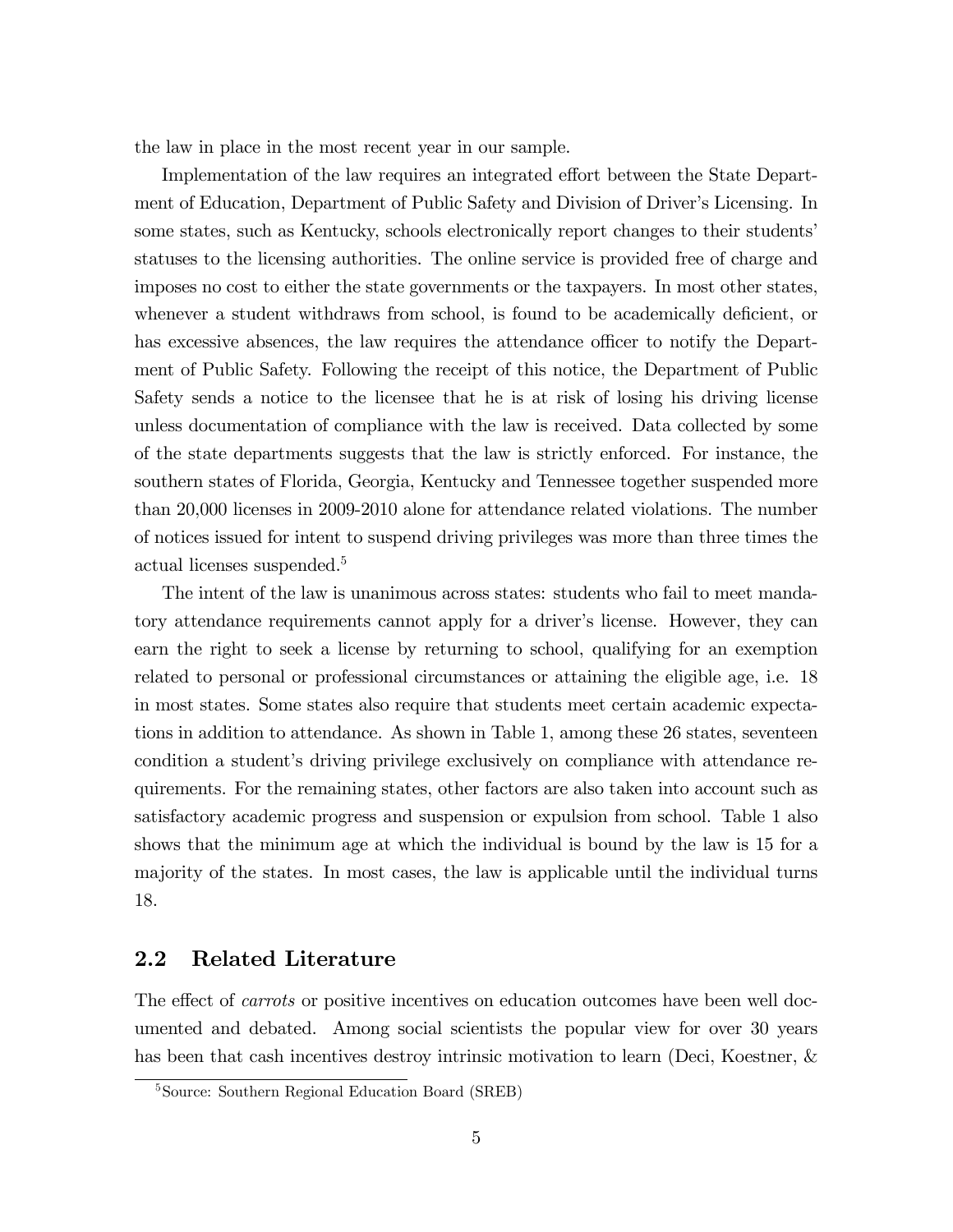Ryan, 1999; Frey and Jegen, 2001). Contrary to this extreme view, recent empirical work in economics of education has shown heterogeneity in the effect of rewards on individuals. While some students improve their outcomes in response to incentives, others are either not affected or are worse off.

Leuven, Oosterbeek, and van der Klaauw (2010) evaluate a randomized experiment on the effects of financial incentives on undergraduate students' achievement in University of Amsterdam. They find that high-ability students have larger pass rates and more credit points when assigned to reward groups. In contrast, the achievement of low-ability students drops when assigned to larger reward groups. Angrist, Lang, and Oreopolous (2009) evaluate the effects of financial rewards linked to Grade Point Average (GPA) performance in a Canadian university. They find that financial incentives improve performance among female students but not among males. This is consistent with an Israeli study by Angrist and Lavy (2009) who find a positive effect on matriculation rates among girls, but not boys, who were provided cash incentives to complete a matriculation certificate. Bettinger (2010) finds more direct evidence that incentives, where students could receive upto \$100, did not lower measures of intrinsic motivation among elementary-school students in a low-income section of Ohio. In large scale randomized trials done in four U.S. cities, Fryer (2010) shows that incentives that are linked to inputs (such as attendance, homework, good behavior, etc.) lead to an improvement in student achievement. In comparison, incentives that are conditional on performance are much less effective. This study gave financial incentives worth \$6.3 million to 38,000 students across 261 schools. In a summary of the literature relevant to the U.S., Gneezy, Meier and Rey-Biel (2011) point out that the program effects of large scale financial incentive schemes are relatively small in size compared to the costs incurred. Overall, the results suggest that the use of large scale financial incentives in education is not very cost effective.

Our study adds to this growing body of literature that evaluates incentive programs. We argue that if NPND laws lead to a decrease in truancy, increases time allocated to studying without penalizing work activities and reduces dropout rates, then this policy will produce better outcomes than Önancial incentive programs and at no cost to the public. Moreover, the policy would be most effective if the benefits accrue to disadvantaged groups who are at a higher risk of dropping out or being habitual truants.

This paper also contributes to the literature on the effect of *sticks* on student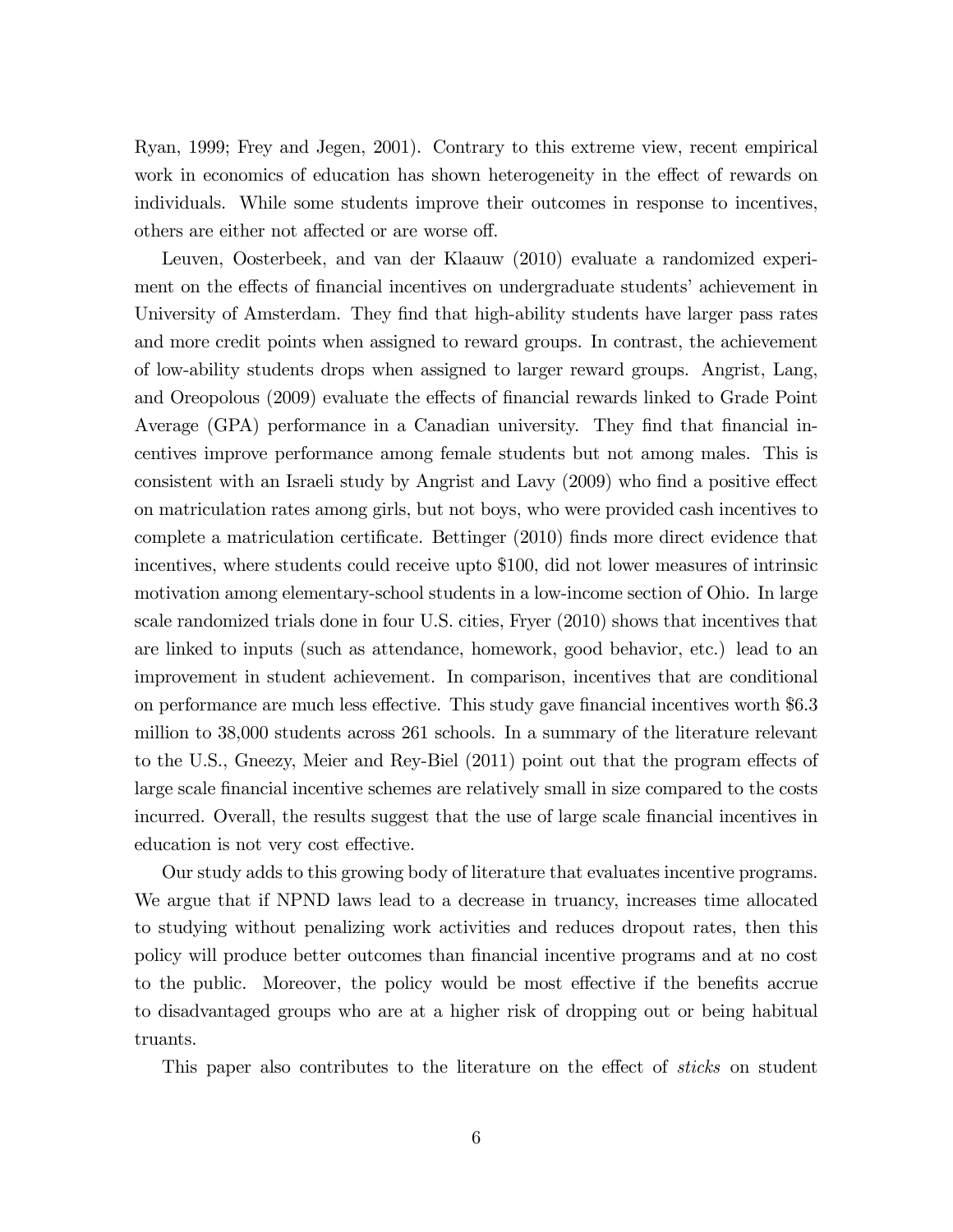outcomes. Policies that impose a penalty on under performing students are not so popular among educators and policy makers because they decrease the set of choices available to children. Moreover, for researchers, there are ethical issues involved in conducting randomized controlled trials that would penalize one group of students. As a result, empirical work on the effect of negative incentives on outcomes has been largely ignored even though such means are commonly used by parents and teachers.

To our knowledge, only two papers have addressed this issue in the literature. In a study of Canadian college students, Lindo, Sanders, and Oreopoulus (2009) Önd that being placed on academic probation  $-$  the student must earn a GPA above the campus-set standard in the next term or he will be suspended from the university for one year  $-$  more than doubles the probability that Canadian males drop out of college but no such discouragement effect is found for female college students. Another typical form of negative incentive is to require students to improve their performance in order to gain a particular privilege. Vidal-Fernández (2011) analyzes state interscholastic associations rules imposed during the 1970s in the U.S. that required student athletes to pass a certain number of subjects in order to be allowed to participate in school sports. Using women as a placebo group, she finds that a one-subject increase in the minimum academic standard is associated with a two-percentage-point increase in the probability of high school graduation.<sup>6</sup>

We contribute to the literature on negative incentives in atleast two ways. First, we evaluate the effect of a negative incentive policy that targets driving; an activity that is considered an integral aspect of maturation and socialization process among teenagers. If a student does not want to be in school in the first place, placing him/her on probation is only going to make it easier for him to drop out. On the other hand, if the stakes are related to an activity that students enjoy or consider important, the policy might be effective. In other words, negative incentives would be most effective if they target an activity that students have a preference for, such as driving.

Second, unlike the policies analyzed in Lindo et. at  $(2009)$  and Vidal-Fernandez  $(2011)$ , the effect of NPND laws on education outcomes is arguably homogeneous within subgroups. Generally speaking, penalizing students for not meeting academic standards can raise or lower high school graduation rates. On the one hand, academically marginal students who want to stay in college (or, play high school sports) may be motivated to work harder to remain in college (or, on the school sports team). On

 $6A$  key limitation of this paper is that if men and women are affected differentially by unobserved factors in states with sports restrictions, the identification strategy is questionable.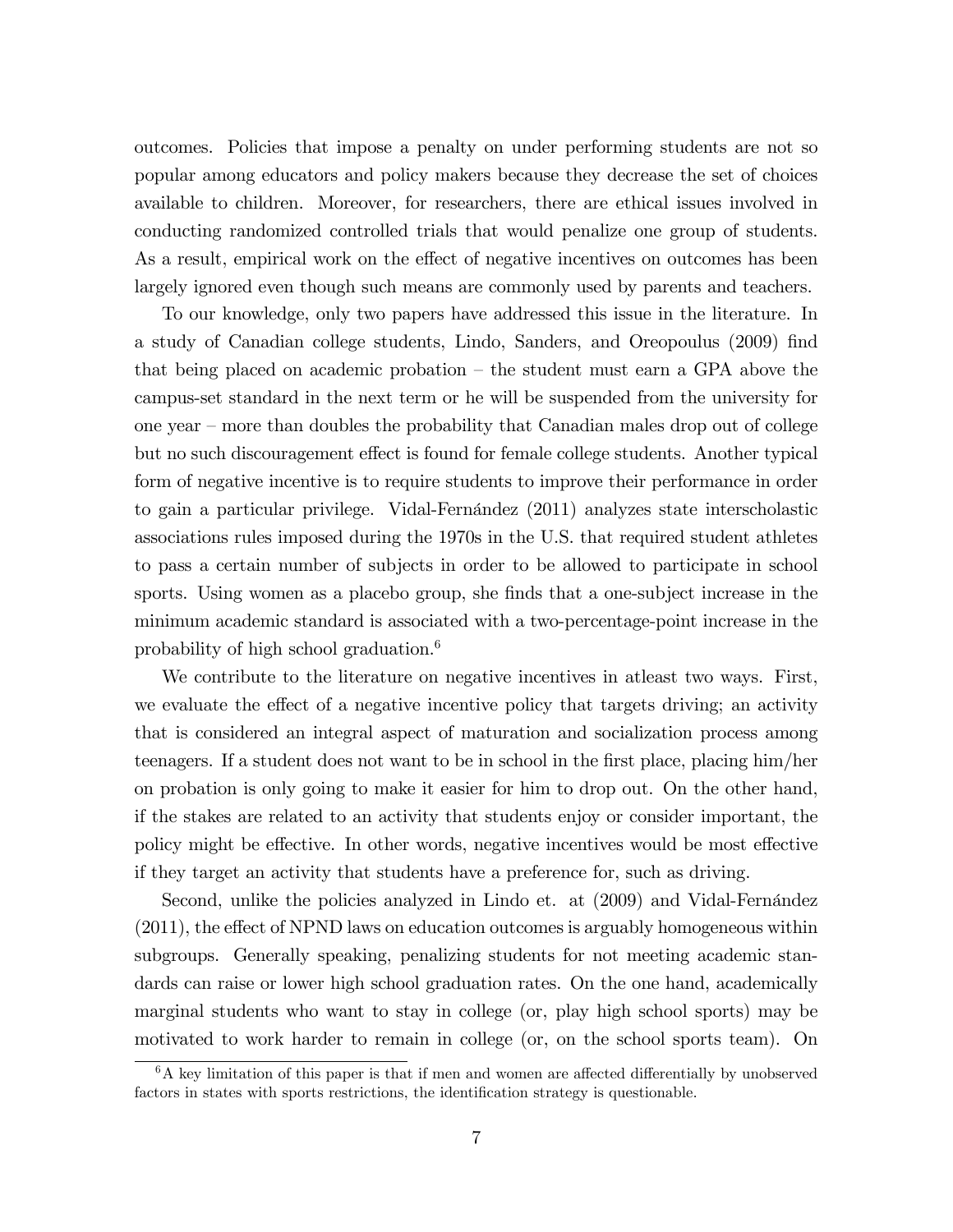the other hand, some students will simply "give-up" because the utility cost associated with the extra academic effort exceeds the benefits of staying in college (or, getting to play high school sports). If the second effect dominates the first, graduation rates might actually decline as a state adds another course requirement to the minimum academic standards  $-\tilde{\phantom{a}}$  clearly opposite the regulations' intention. Therefore, the stricter is the minimum academic requirement, the less likely we are to find a positive impact on graduation rates.

However, as opposed to negative incentive policies that have been studied in the existing literature, NPND laws do not affect the utility of staying in school, but instead, they make the outside option of dropping out less attractive if students have a preference for driving. Therefore, it is not so obvious why NPND laws should negatively affect dropout rates. One could argue that there may still be atleast two reasons why the law could make some students dropout. First, some students with low attendance, who generally drive to school, may no longer be able to attend school if they lose their driving privileges after the implementation of the law. Second, some individuals, particularly those who come from low income families, may drop out of school if the law imposes financial burdens (mainly due to a decrease in hours spent working).

Though we do not have the required data to test this directly, we do not expect that NPND laws would have such negative effects on dropout rates or work activities. This is because, in most states, students can appeal for an exemption based on personal or professional reasons. For instance, students in Kentucky, Louisiana and West Virginia can apply for economic hardship exemptions if they need to drive to jobs that support their families. Similarly, Mississippi allows students under 18 to be exempt if they are married. A few states also allow students to drive if they are enrolled in job training or need to drive to GED certificate programs.

# 3 Data and Empirical Framework

#### 3.1 American Community Survey

To study the effect of NPND laws on education outcomes, we use data from the 2009 round of the U.S. Census Bureauís American Community Survey (ACS). We match data from the ACS with information on state level minimum and maximum age requirements to identify cohorts that were affected by the NPND law in the year in which the law was enacted. For the analysis on high school graduation rates, the birth cohorts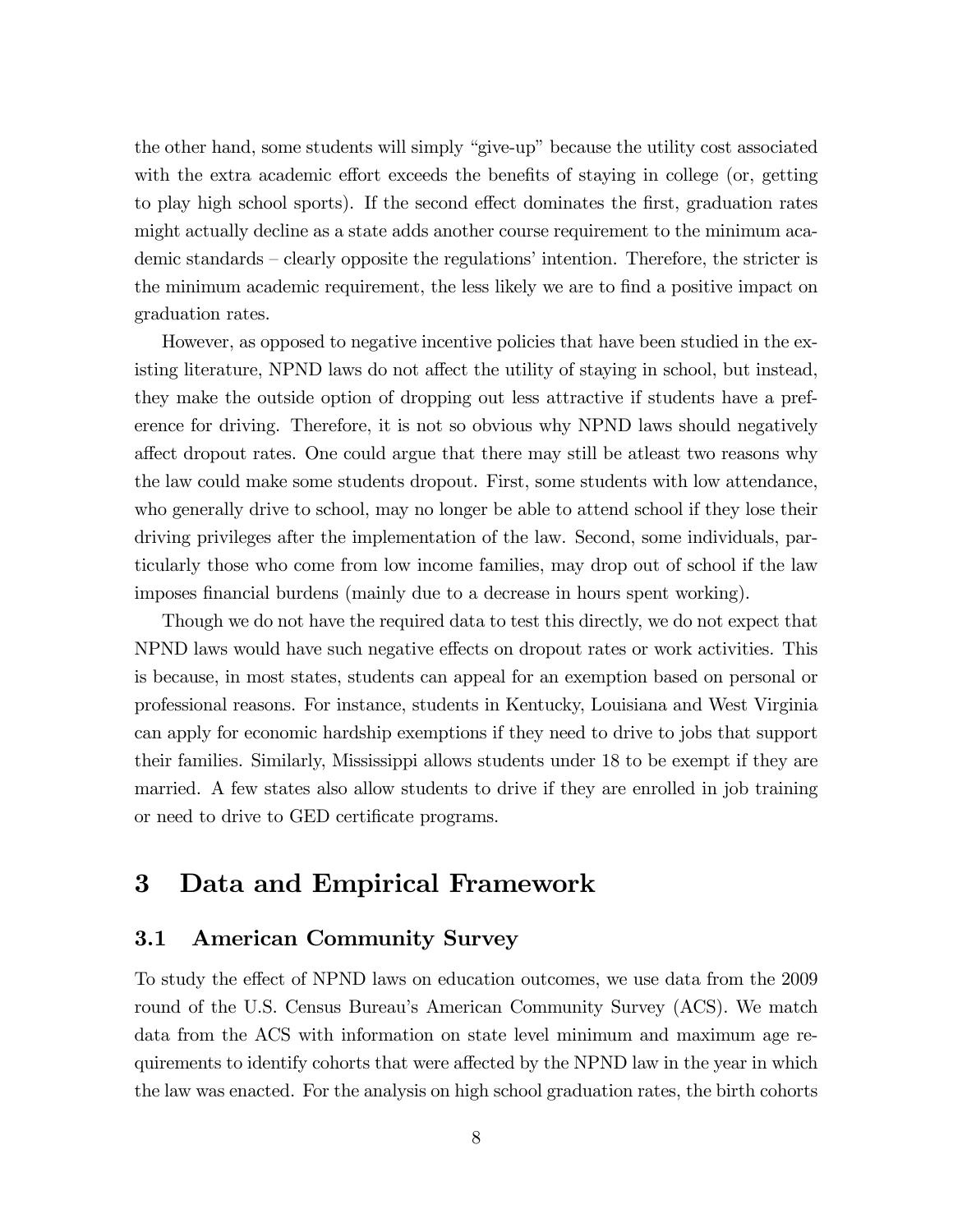examined span from 1958 to 1990. We do this to ensure that the youngest individual in our sample is at least 19 years old and has completed high school (i.e. someone born in 1990). This also ensures that the oldest individual was 30 years old when the first law was passed in 1988 (i.e. someone born in 1958). For the analysis on completed years of schooling, we restrict the sample to those individuals who are at least 24 years old. Therefore, the sample consists of cohorts born between 1957 and 1985.

Our baseline specification to study the effect of NPND laws on education outcomes is given by,

$$
E_{isc} = \beta_1 Treatment_{sc} + \beta_2 X_{isc} + \beta_3 R_{sc} + S + B + \varepsilon_{isc}
$$
 (1)

Where,  $Treatment_{sc}$  is a dummy variable indicating whether the individual belongs to the treated cohort c in state of birth s. Treatment<sub>sc</sub> is equal to 1 for all individuals who were younger than 13 in the year the law was passed. We chose age 13 because it is the youngest age at which teenagers are eligible for drivers license in our data (see Table 1). The control group (*Treatment<sub>sc</sub>* = 0) are those individuals who were older than 18 when a law was passed in their state. Individuals between the ages of 14 to 18 in the year the law was passed are omitted from the sample because we cannot identify to what extent they would have been affected by the law.<sup>7</sup>  $S$  and  $B$  refer to state of birth and year of birth fixed effects,  $X_{isc}$  includes controls for gender, race and Standard Metropolitan Statistical Area (SMSA).  $R_{sc}$  includes a set of state-specific demographic (log population), economic (log per capita income and unemployment rate), and education controls (log of per pupil expenditure, the pupil teacher ratio and  $\log$  of teacher salary)<sup>8</sup> associated with the birth cohort at age 13. All income and expenditure variables are inflation adjusted.

We merge data on NPND laws with the census data using state of birth identifier. Using state of birth instead of state of residence avoids any bias that may be introduced due to career-induced migration. Standard errors are clustered by state and year (Bertrand, Duáo & Mullainathan, 2004). The entire sample consists of 1,059,305 observations including states that never passed NPND laws.

<sup>7</sup>The treatment status of individuals between the age of 14 to 18 cannot be clearly ascertained. The appendix presents an alternative specification including 14-18 and where the Treatment is the number of years exposed to the policy. Our main conclusion from the paper hold with the inclusion of 14 to 18 year olds in this alternative specification.

<sup>&</sup>lt;sup>8</sup>All state level education data has been obtained from the National Center for Education Statistics (NCES).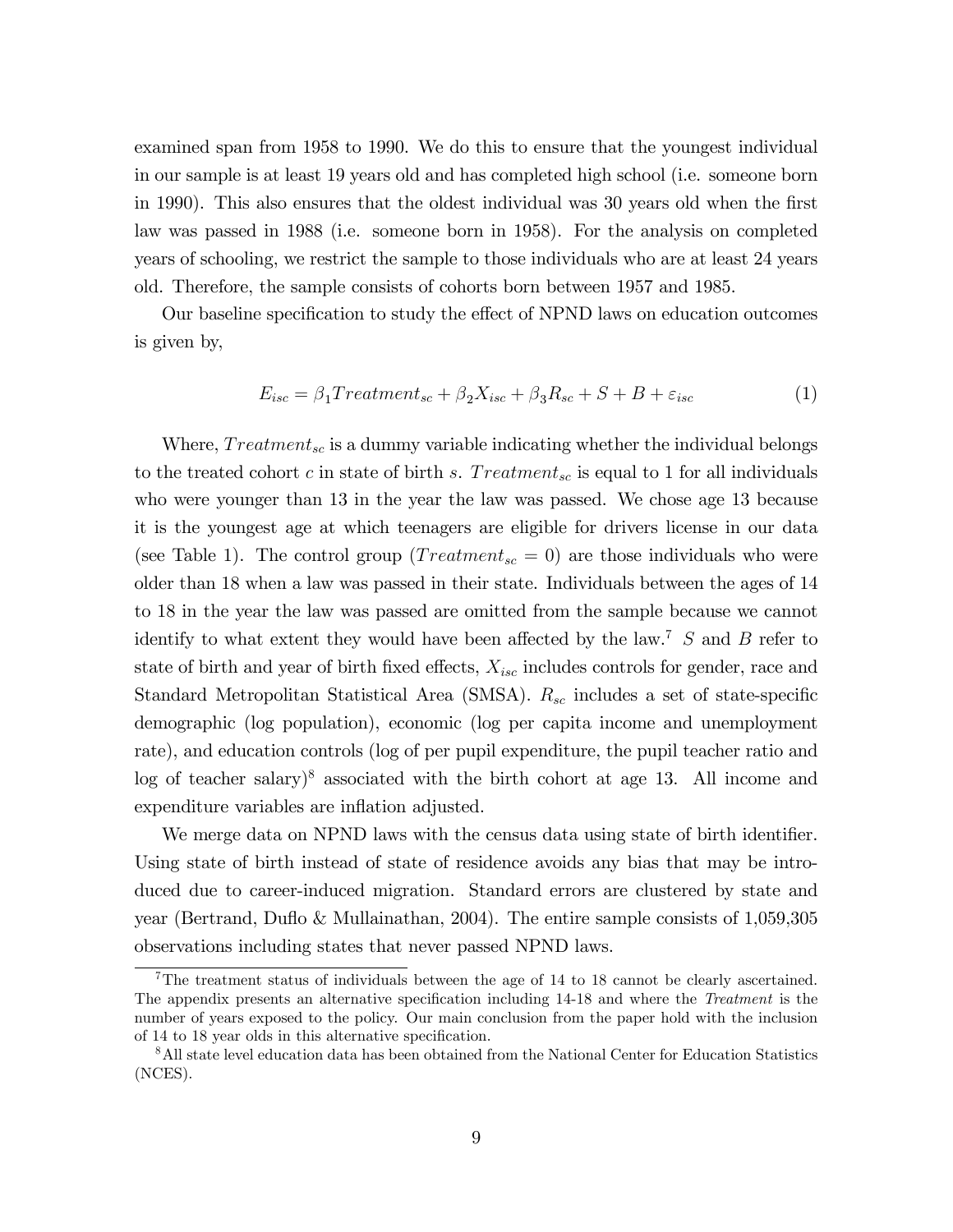Our coefficient of interest,  $\beta_1$ , in this specification is identified using cross-state and cross-cohort variation. For instance, in California, where law was adopted in 1991, Treatment<sub>sc</sub>=1 for those born between 1978 and 1990 and Treatment<sub>sc</sub>=0 for those born before 1972. The second difference is to individuals of the same birth cohort in other states in the sample that did not have NPND laws at the time.

The crucial identifying assumption is that education outcomes do not vary systematically across cohorts in the treatment and control states over time. There could be potential internal validity threats to this conventional identification assumption. First, if education outcomes were reacting to other laws that were being implemented around the same time, our estimates would be biased. Second, there could be mean reversion if there was a downward trend in educational attainment in treatment states at the time of the enactment of the NPND laws but not in control states. Third, the intervention could be a response to another factor that simultaneously influences both the policy and outcome. Besley and Case (2000) point out the importance of controlling for such policy endogeneity. For instance, the sudden increase in teen accident fatality rates or traffic violations could lead to states passing NPND laws. One could argue that due to the increased accident rates, parents forbid their children from driving to school and that in turn influences their allocation of time and education outcomes.

To account for these factors, we check for threats to internal validity in several ways. First, we present evidence on the robustness of our key results to introducing a rich set of state-specific demographic, economic, and education controls. To address the issue of policy endogeneity caused by traffic related outcomes, we run a version of the baseline regressions controlling for two additional state level traffic control variables: the log of vehicle miles traveled and the log of total motor vehicle fatalities among 15-17 year olds. Third, we include state-specific linear time trends in the regressions. Fourth, we directly test if our results are being driven by other laws that were being passed in states around the same time as NPND laws. We focus on minimum school entrance age laws and compulsory attendance laws. Finally, we run placebo regressions among older cohorts who were not directly affected by the NPND laws. If the identification strategy is valid, we should find that NPND laws have no effect on education outcomes of older cohorts.

Table 2 presents the descriptive statistics for key variables used in the baseline specification. The average educational attainment in the sample is 13.5 years with a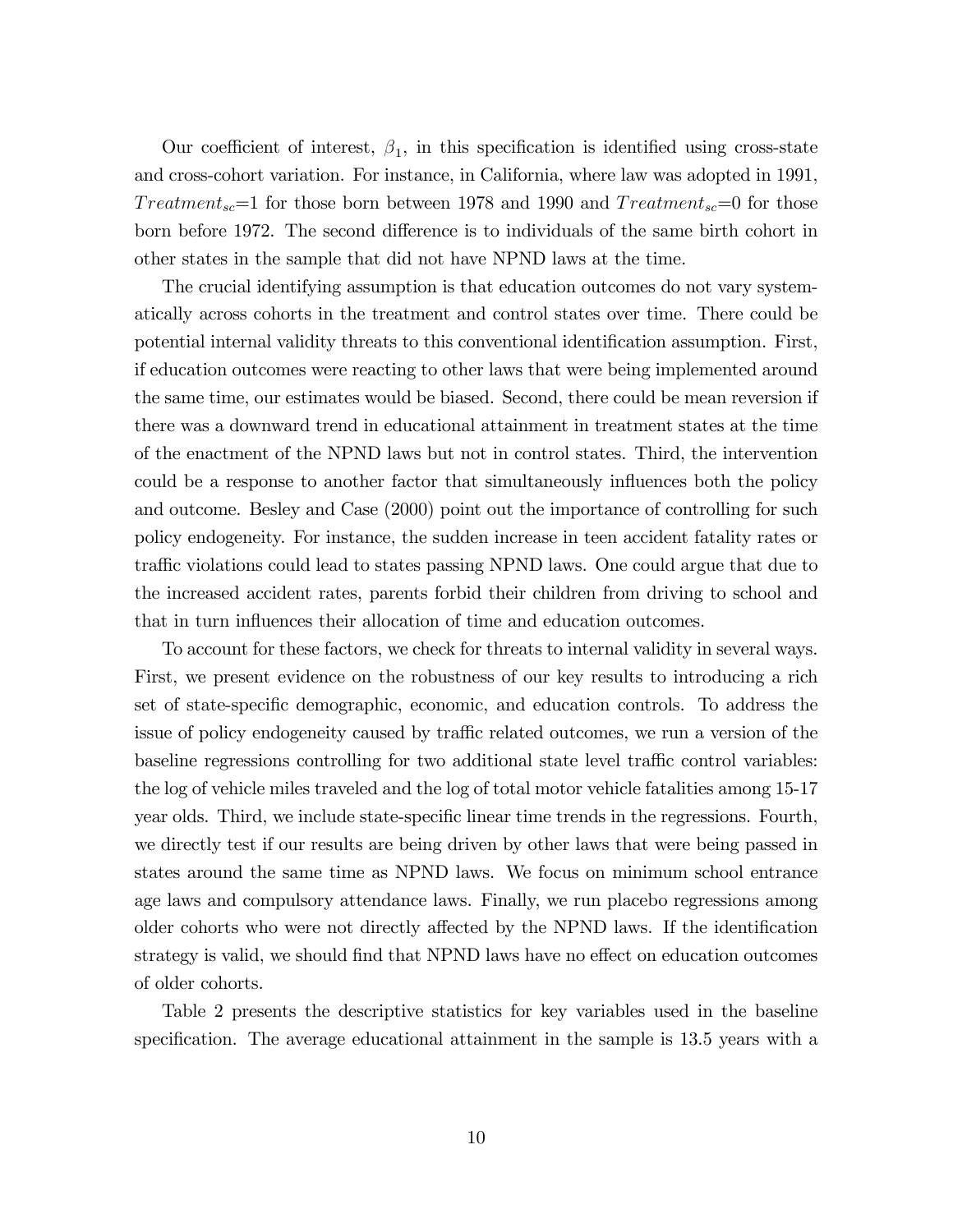high school graduation rate of 87 percent.<sup>9</sup> As expected, females have higher education levels than males. State expenditures per pupil have increased over time whereas pupil teacher ratios have decreased. Teacher salaries have not changed much since the 1960ís.

If teenage students allocate their time between attending school, working and leisure, an increase in time spent on attending school or studying should be accompanied by a decrease either in work hours, leisure or both. To support and complement the ACS Öndings, we use data from the 1993-2008 rounds of Monitoring the Future (MTF) surveys to analyze how NPND laws affect young adults' allocation of time and driving outcomes. The next subsection describes this data in detail.

#### 3.2 Monitoring the Future (MTF)

The MTF surveys approximately 50,000  $12^{th}$  graders across 135 schools every year since 1975 and  $8^{th}$  and  $10^{th}$  graders since 1991.<sup>10</sup> The survey is meant to identify changes in young adults' views, attitudes, and behaviors overtime. Though the primary purpose of MTF is to gather information on substance abuse by teens, the data also contain useful information on teensí allocation of time. In addition, it includes basic demographic information such as age, sex, race, and parents' education.

The MTF collects data on the average time per week or per day spent on a range of activities including work, going out with friends, watching TV, sports or exercise, reading books and homework. For our study, we focus on survey questions that indicate the channels through which NPND laws might affect the allocation of time between educational investment, work, and leisure. For instance, the MTF asks respondents whether they work and the number of hours they work. We use this variable to study the effect of NPND laws on allocation of time towards work. The survey also asks respondents how often they go out for parties or on dates, play sports, watch TV etc. We use these variables to proxy for leisure activities. We also test if NPND laws have an effect on time invested in education activities. We use the time spent doing homework and the probability of skipping school as proxies for investment in education. Finally, to further support our results, we also look at the effect of NPND on driving outcomes in the MTF.

Table 3 presents the outcome variables and demographic characteristics by gender

<sup>&</sup>lt;sup>9</sup>We treat GEDs as high school dropouts following Heckman and LaFontaine  $(2010)$ 

<sup>&</sup>lt;sup>10</sup>The MTF survey is self-administered and information that can be used to identify individuals is held confidential. We came to an agreement with the Survey Research Center at the University of Michigan who kindly agreed on running our programs on site and provided us with the output tables.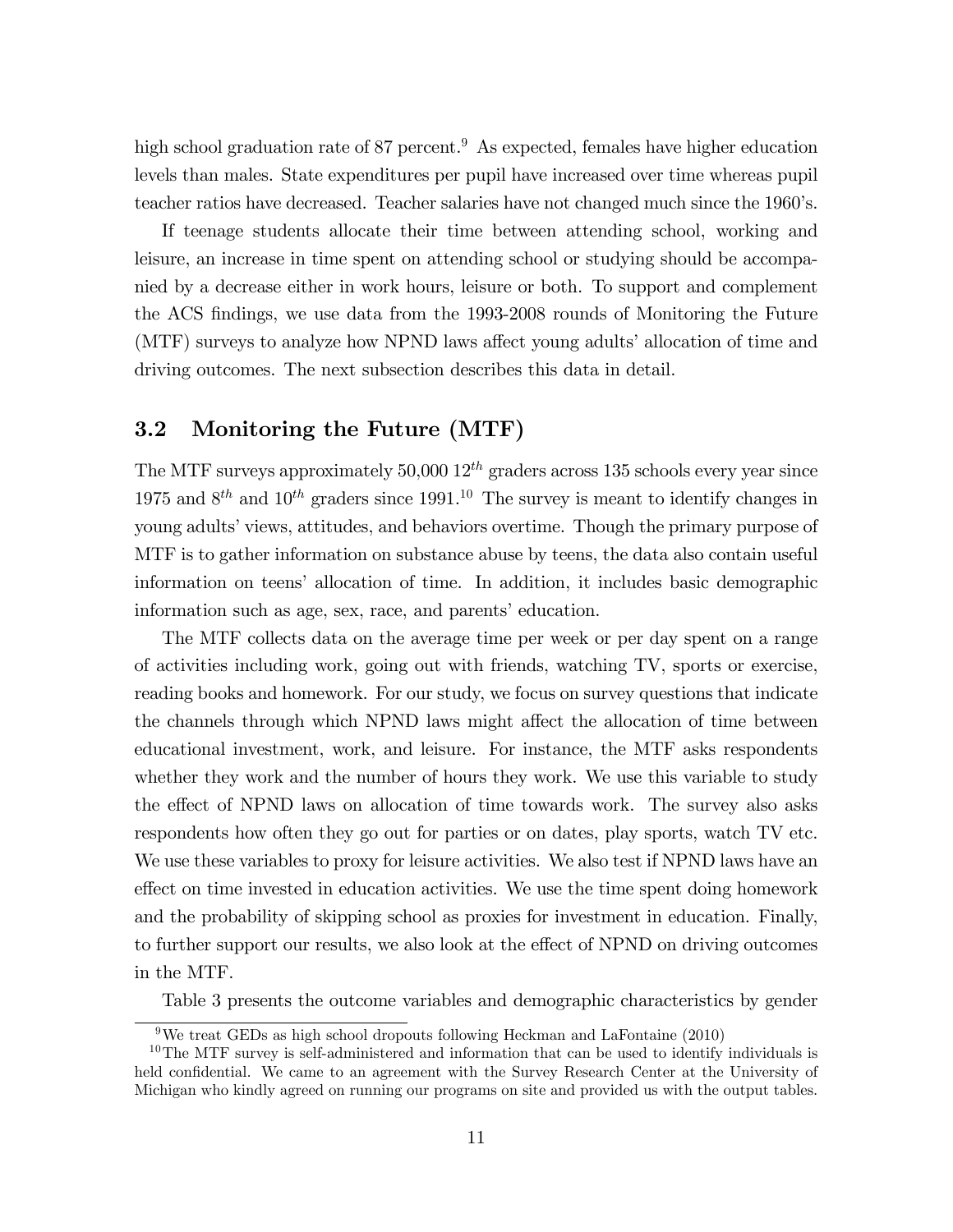and race. There are no statistically significant differences by race or gender in the background characteristics. However, we can see some interesting differences in the choices made. For instance, consistent with a broad literature on gender differences in academic achievement, in our sample, females have a higher Grade Point Average (GPA) than boys. Also, blacks have lower average GPA than non-blacks. We also find truancy to be most prominent among blacks. Among the different groups, females spend the highest amount of time per week doing homework while blacks have the least hours. When we look at employment, the raw data suggests that boys are slightly more likely to work than girls. Interestingly, there are no significant differences across the groups in leisure activities such as going out on dates or to parties. However, blacks spend much more time, on an average, watching television.

For the MTF, we estimate the following Differences-in-Differences specification for respondents who were 15-17 years old at the time of the survey and were, therefore, in the age group that is directly affected by the NPND law:

$$
Y_{ist} = \alpha_0 + \alpha_1 NPND_{st} + \alpha_2 X_{ist} + \alpha_3 Z_{st} + S + T + \epsilon_{ist}
$$
\n<sup>(2)</sup>

where i denotes individual, s denotes state, and t refers to time.  $Y$  is the outcome of interest (education, work, leisure and driving).  $NPND$  is a dummy variable that takes the value of 1 if state s has the NPND law in place at time t.  $X$  is a vector of individual student characteristics that includes age, maximum parental education, race, a dummy equal to one if the student lives in a Standard Metropolitan Statistical Area (SMSA), and a male dummy in the full sample models.  $Z_{st}$  includes potentially relevant time-varying state-level controls. These include macroeconomic variables (log of per-capita income, log of population and unemployment rate), education controls (log of per-pupil expenditures in education, log of teacher's salary and the ratio of pupils per teachers) and traffic related variables (log of vehicle miles traveled and log of total motor vehicle fatalities among 15-17 year olds). All income and expenditure variables are inflation-adjusted.  $S$  and  $T$  are state and time fixed effects, respectively. Standard errors are clustered both at the year and state levels (Bertrand, Duflo  $\&$ Mullainathan, 2004).

Our coefficient of interest,  $\alpha_1$ , captures within state changes in students' outcomes in states where a NPND is enacted with respect to the associated changes in outcomes of students in states where a law has not yet been enacted. The identifying assumption is that there are no unobserved changes in variables related to both student outcomes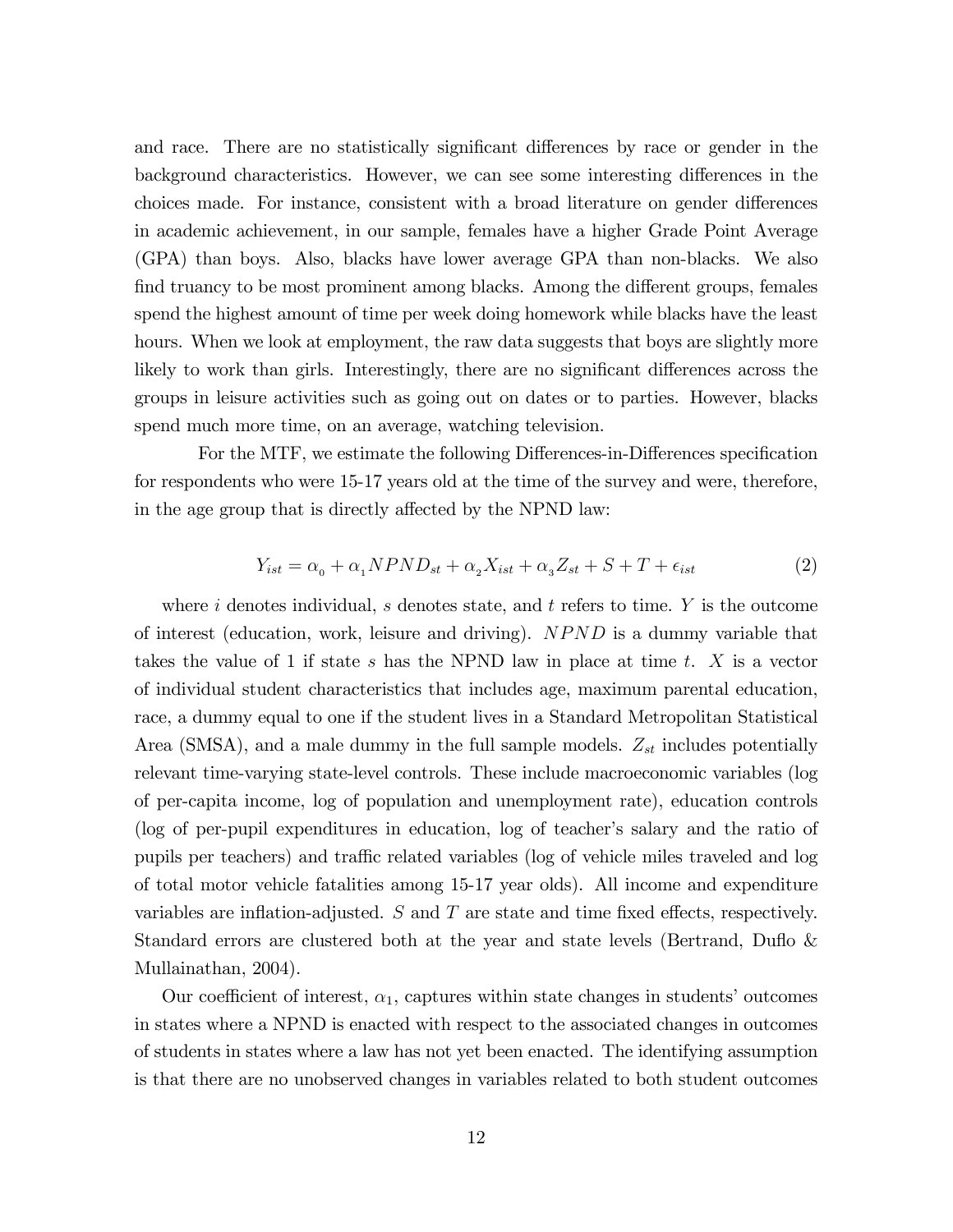and NPND laws that are differentially affecting treatment and control states. For example if NPND laws were enacted together with other traffic laws affecting teenagers, we would find a decrease in leisure and in probability of driving for teenagers which may not entirely be attributed to NPND laws. We carry out robustness checks to ensure internal validity of our estimates. We introduce education control variables that affect education and might have changed during the time when the laws were being enacted. Similarly, we include state-specific linear time trends to capture time-varying unobserved characteristics at the state level.

The effect of NPND laws on allocation of time has to be interpreted carefully for two reasons. First, time spent on leisure or work may decrease not because individuals choose to devote more time to study, but because they might not be able to drive to work or to a party. However, we circumvent this problem by also studying outcomes that do not require driving, such as, time spent watching TV or doing homework. Regardless of the reason behind changes to time allocation, if high school graduation rates increase as a result of the NPND laws, it should be at the expense of either leisure, work or both.

Second, the MTF is a selected sample of teenagers who have not dropped out from school. This would be a problem if we want to measure the effect of NPND laws on allocation of time among teenagers who drop out of school before the law is passed. If some of them drive to work, we would expect a drop in their work hours after the policy is implemented. We interpret the MTF results as the effect of the law on allocation of time among the selected sample of individuals who are attending school.

### 4 Results

#### 4.1 American Community Survey (2009)

Table 4 shows results for the effect of NPND laws on high school graduation. Column (1) reports estimates from the sparest speciÖcation without any control variables. As expected, the sign on the treatment variable is negative and should be interpreted as NPND laws being enacted in states with low graduation rates. However the coefficient switches signs upon including state and cohort fixed effects in column  $(2)$ . The complete model in column  $(3)$  suggests that NPND laws had a positive and significant effect on high school graduation rates. In particular, NPND laws are associated with an increase of 0.9 percent in graduation rates. The effect is slightly larger for boys than for girls.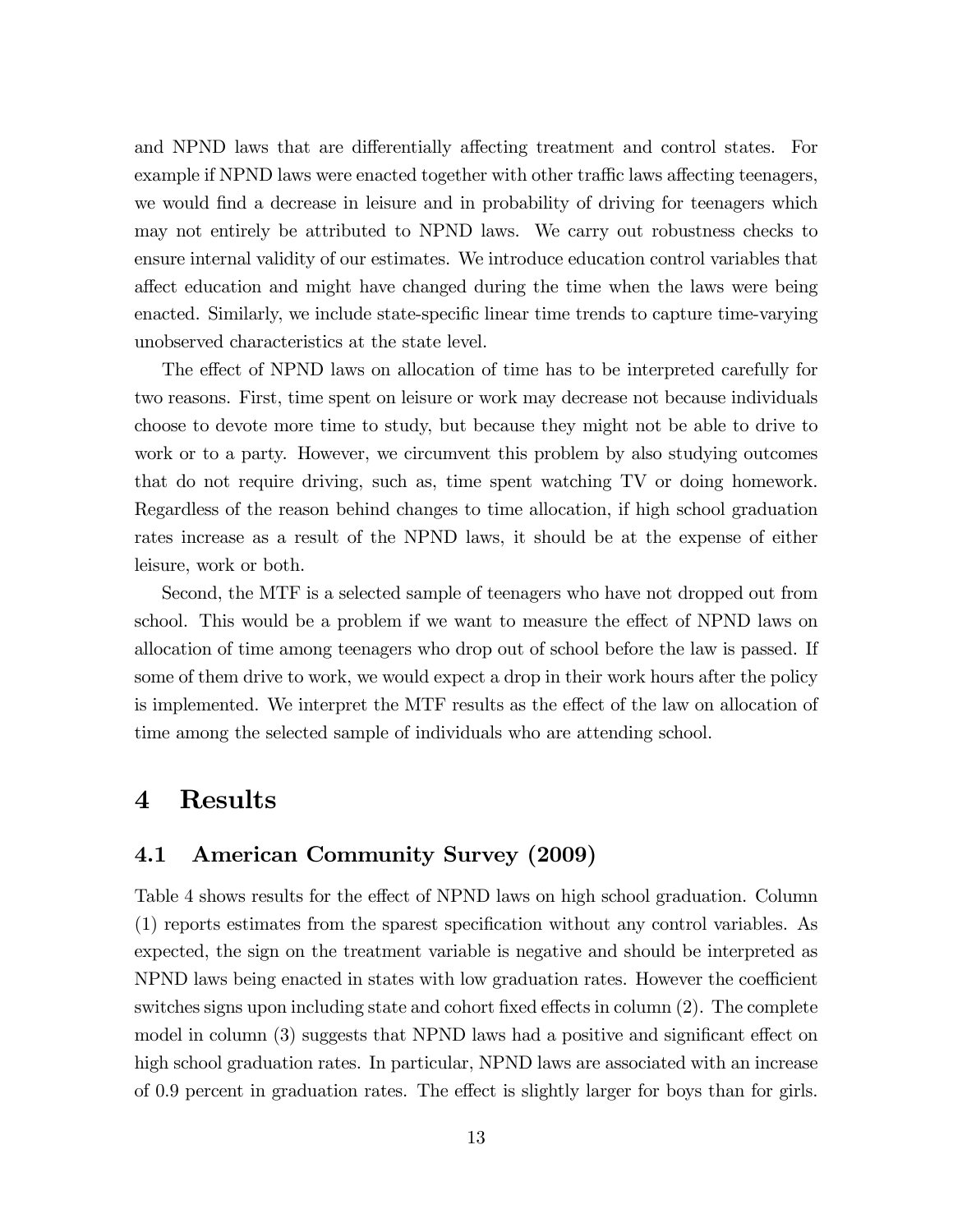However, given that the graduation rate for girls is higher than for boys (Table 2), these numbers translate to almost similar percentage changes in graduation rates for both groups. The specifications in Columns  $(3)-(5)$  include state level macroeconomic controls for unemployment rate, log of per capita income and log population. As can be seen from comparing columns (2) and (3), the estimates are robust to inclusion of state macroeconomic and education controls.

Table 5 shows analogous regression estimates with education attainment as the outcome variable. Once again, NPND laws led to an increase in education attainment among cohorts affected. However, unlike the results for high school completion rates, the effect on educational attainment is only visible for boys. This is an interesting result because several studies on financial incentives find that girls react to positive incentives or carrots while boys do not. However, the results from Table 5 show that the effect of a *stick* on educational attainment is larger among boys. This could be either because boys react more than girls to sticks or because boys have a preference for driving and girls do not.

One of the main concerns in these estimates is that the results may be influenced by underlying state-specific trends. More importantly, education attainment among girls has been increasing during the period of study and this could be biasing the results in Table 5. Since NPND laws vary both by cohorts and by state, we cannot include state-cohort interactions. Nonetheless, in Table 6 we include state-specific linear time trends to address this concern.

Columns (1), (2) and (3) show results for educational attainment as the dependent variable while columns (4) to (6) show results for graduation rates. As suspected, upon inclusion of state-specific time trends, Table 6 shows that NPND laws have no significant effect on education outcomes for females. The coefficients in columns  $(3)$ and  $(6)$  are close to zero and statistically insignificant. Among boys, the treated cohorts have 0.1 more years of education and are 1.5 percentage point more likely to graduate from high school. Moreover, both effects are statistically significant at  $1\%$ . The mean attainment and graduation rates among males is 13.29 years and 0.84 respectively. Thus, as a result of NPND laws, males have 0.8 percentage points higher educational attainment and are 1.8 percentage point more likely to graduate from high school. As expected, the effect on average educational attainment is smaller relative to high school graduation rates. This is because the law would have the largest effect on marginal students who are at the risk of dropping out, and these students are least likely to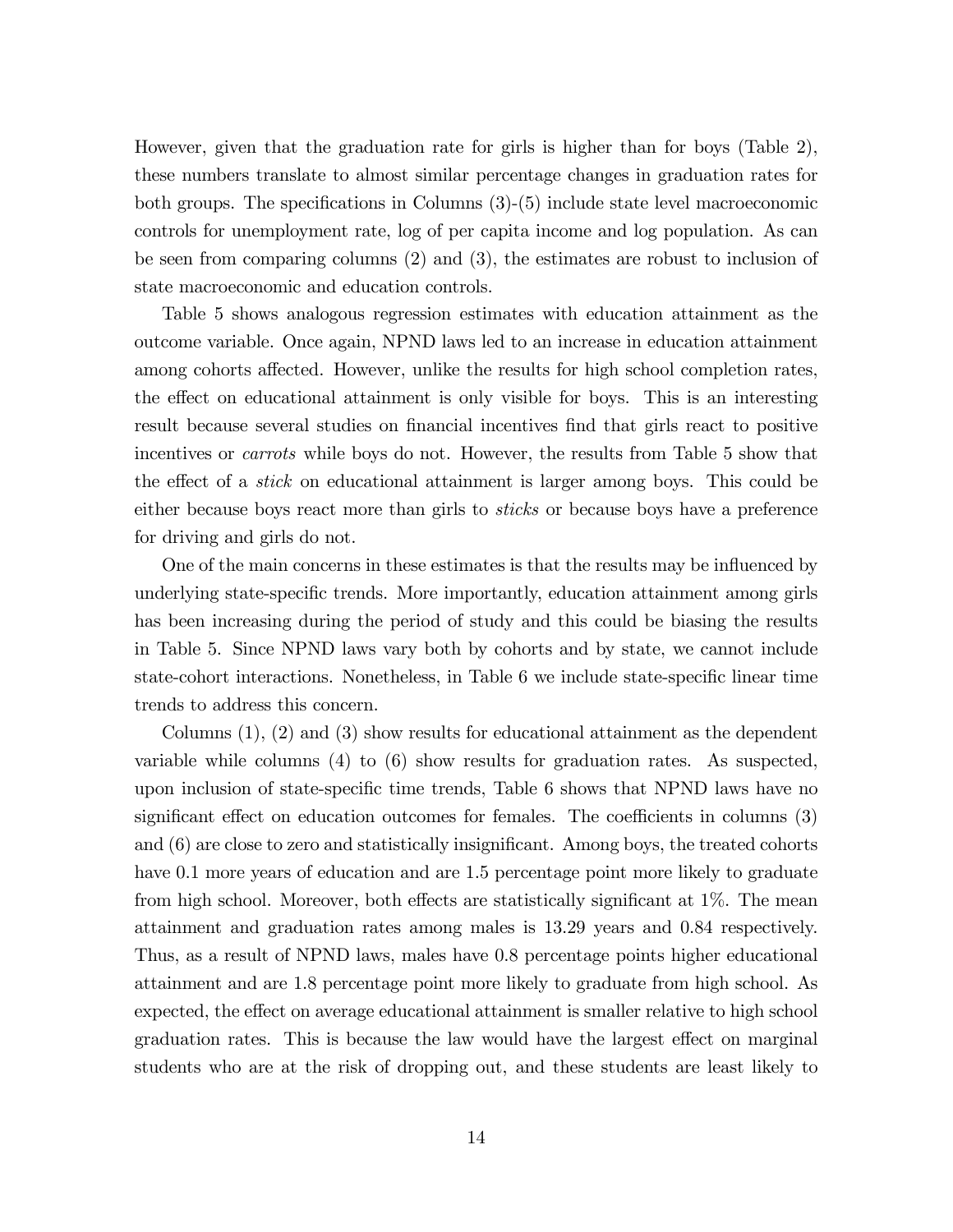invest in higher levels of education.

Since black youths constitute a disproportionately large proportion of dropout population, and NPND targets teens at risk of dropping out, we should expect a larger effect for this subgroup.<sup>11</sup> Table 7 presents the estimates from separate regressions by race among males.

Black cohorts affected by the NPND law have 0.34 more years of education and are almost  $5\%$  more likely to graduate from high school. This is a large effect and translates to a 2.7 percentage point increase in average educational attainment among black males (the mean education for this group is 12.53 years) and a 6.4 percentage point increase in the probability of graduating from high school (mean graduation is  $(0.73)$ . Taken together, the results suggest that the law had the largest effect on males and in particular among disadvantaged groups.

#### 4.2 Robustness Checks

#### 4.2.1 Minimum School Entry Laws and Compulsory Attendance Laws

A potential concern with our identification strategy is that education outcome may be affected by other unobserved education policies that were also changing around the same time as NPND laws. One policy that has received a lot of attention recently is the minimum school entry age laws. In the 1960s children were allowed to start kindergarten when they were considerably less than five years old. However, over the last four decades, there has been a shift in policy and most states have increased the minimum entrance age. If school entry age laws changed around the same time as NPND laws, our results would not correctly capture the effect of NPND laws. This is even more relevant because the literature Önds that older children tend to perform better in school and complete more years of schooling (Barua and Lang, 2010).

To address this concern, we estimate the regressions controlling for the minimum age at which the state allows the child to enroll in kindergarten. For instance, if a state law requires that the child must turn 5 by  $1^{st}$  September, the youngest child in kindergarten in that state would be 60 months old (assuming school starts on  $1^{st}$ September). Similarly, if the state law requires the child to turn 5 by December  $1^{st}$ , the youngest entrant to kindergarten would be 4 years and 9 months old (i.e. 57 months).

<sup>&</sup>lt;sup>11</sup>We only report results for males by race. In similar regressions for females, as expected from results shown in Table 6, none of the estimates were significant at conventional levels. These results are available upon request.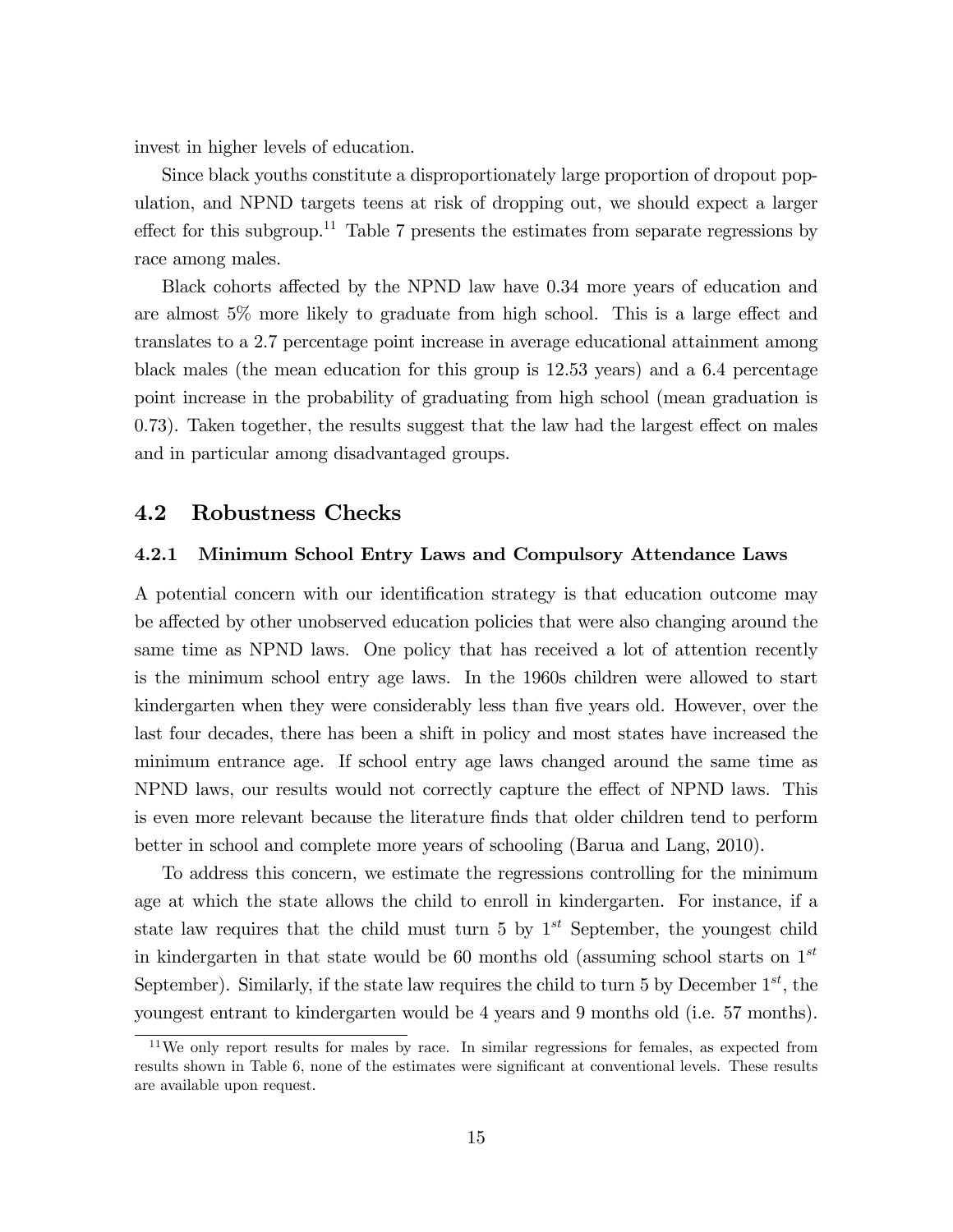Using state of birth as the identifier, we merge census data with school entry age laws that were in place in the year all individuals in our sample turned 5.

Table 8, Columns  $(3)$  and  $(4)$ , show results for the effect of NPND laws on educational attainment and graduation rates, respectively, controlling for the minimum school entry age (in months). We only present estimates among males (shown in panel A) and black males (shown in panel B), the group that is most affected by the policy.<sup>12</sup> Columns (1) and (2) reproduce results from table 6 and table 7 for education outcomes among males and black males. The inclusion of the entry age variable has a small effect on the NPND coefficient for both education outcome variables for males. The effect on attainment drops marginally and is now significant at  $5\%$ . However, the coefficient on entry age variable is close to zero and statistically insignificant. Including minimum entry age makes the coefficient on black males (panel  $B$ ) even larger and the estimates are still highly significant. The effect on graduation is now  $0.074$  which translates to a 10 percentage point increase in graduation rates among black males.

In columns (5) and (6) we include as an additional variable the Compulsory Attendance Law (CAL) that was in place in the year the individual turned  $14^{13}$  If there were state compulsory education laws that were being changed around the same time as the NPND laws, we may get an upward biased estimate. As we would expect, controlling for CALs does not change either the magnitude or the significance of estimates (the only exception is a marginal loss of significance on the coefficient on graduation among males in column  $(6)$ . When we look at column  $(6)$ , we find that CALs have a statistically significant and positive effect on graduation rates among males.

#### 4.2.2 Placebo Tests

As an additional internal validity test, we use a "fake" treatment group to see if education outcomes are reacting to any other factors that affect different cohorts in a particular way. Individuals who were more than 19 years old at the time of the enactment of the NPND law should not be affected by these laws. Not only are most of these individuals out of school but also they are above the maximum age at which the NPND law is applicable. We estimate a placebo model where the "treatment" group includes individuals who are between 19 and 24 years of age and the "control" group comprises of individuals between ages 25 to 30. If the regression estimate is

 $12$ Regressions for women and the entire sample also yield estimates that do not change with inclusion of entry age variable.

 $13\,\text{We}$  kindly thank Philip Oreopoulos for providing us with the data on CALs.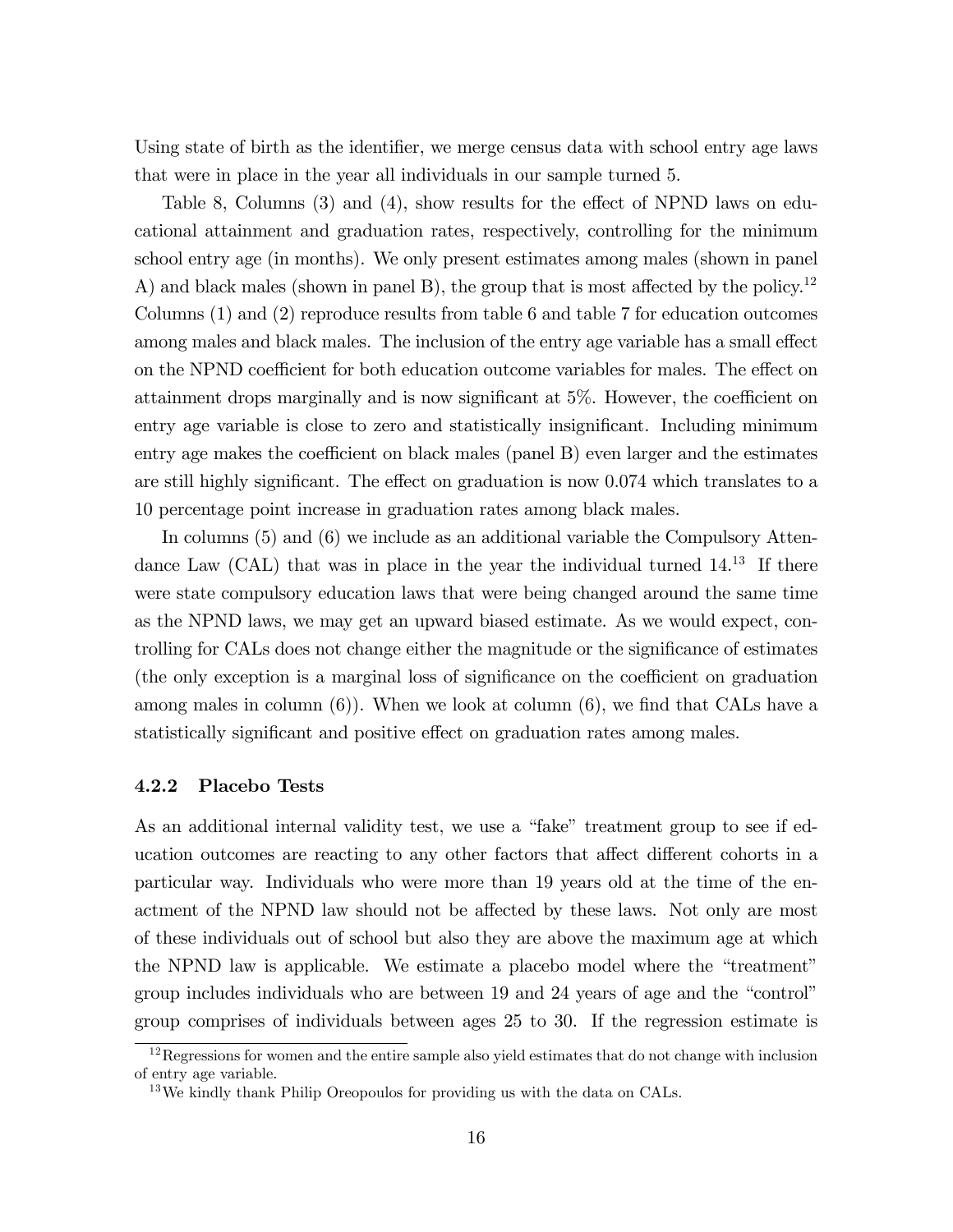significantly different from  $\theta$  for the placebo groups, the trends are not parallel, and our original estimate is likely to be biased. As we can see in columns (7) and (8) in table 8, for both males and blacks, the coefficient on NPND for the placebo groups is close to zero and statistically insignificant. However, the coefficient in column  $(7)$ on black males is non trivial, though the standard errors are large possibly due to the small sample size.

#### 4.2.3 Traffic Related Variables

Even if other policies are not confounding our estimates, the policy intervention could be a response to a third factor that simultaneously influences the policy implementation and education outcomes. For example, a sudden increase in teen traffic fatality rates or traffic violations could lead to states passing NPND laws. At the same time, due to the increased accident rates or violations, parents forbid their children from driving to school and that influences their allocation of time and education outcomes. Moreover, one can argue that NPND laws will be more effective in states where vehicle usage is higher due to geographic factors or cultural reasons. Therefore, only states in which the policy would have been effective apply NPND laws and the outcome depends on who is being treated.

Table 9 presents results from the ACS with two additional state level traffic control variables: the log of vehicle miles traveled and the log of total motor vehicle fatalities among 15-17 year olds. The data on vehicle miles is collected from the Federal Highway Administration (FHWA). The traffic fatalities data is collected from the Fatality Analysis Reporting System (FARS). To be consistent with the other variables, we merge this data corresponding to the year the individual turns 13. However, FARS data is only available since 1975, whereas the oldest cohort in our sample turns 13 in 1971 (i.e. those born in 1958). Thus, table 9 excludes data from 1971 until 1974 and that explains the difference in number of observations from previous tables.

We show results for the entire sample, males and black males. Upon inclusion of traffic variables, the coefficients are even larger in magnitude, especially for black males in column 3 and 6, and are still estimated with a lot of precision. Moreover, in column 5, the coefficient on teen traffic fatalities is negative and significant for the graduation regression.

Overall, the results strongly suggest that NPND laws did indeed increase educational attainment and graduation rates among males and blacks in the U.S. Given this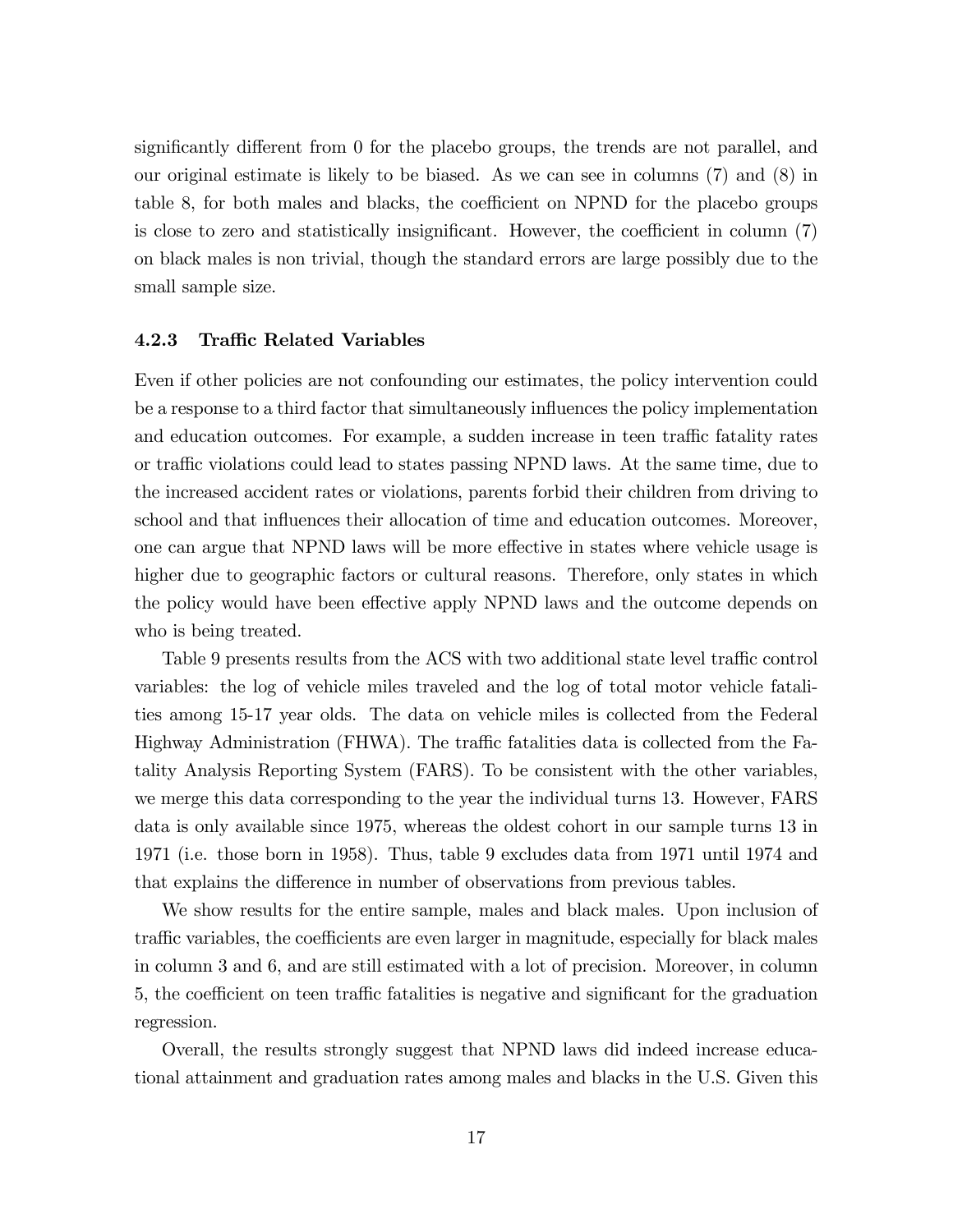observed shift in time invested in education, how do NPND laws affect work-leisure time allocation? To address this question and to further support the Census estimates, in the next section, we show results using data from Monitoring the Future (MTF) survey.

#### 4.3 Monitoring the Future

In this section, we present results for  $15$  to  $17$  year olds from the differences-indifferences specification given in equation  $(2)$ . Results are shown for the complete specification outlined in section 3.3 and includes all individual level control variables, state/year level education and macroeconomic controls and two traffic control variables.<sup>14</sup> All regressions also include state effects, year effects and state-specific time trends. For all tables, column (1) shows results for the entire sample, columns (2) and (3) estimates the model separately by gender while columns (4) and (5) present estimates by race for blacks and non-blacks respectively.

Table 10 reports estimates with school-related outcomes as the dependent variable. Panel A shows results for grades, panel B reports estimates for the probability of skipping school and in panel C the outcome variable is hours spent doing homework. Though the effect of NPND on grades is positive for all groups except females, none of the coefficients are statistically significant. Thus it seems that NPND laws have no effect on academic performance.

In most states the law not only requires that the teenager be enrolled in school but also enforces a minimum attendance requirement. Panel B shows results for equation (2) where the outcome of interest is likelihood of skipping school. Teens who are in states with the NPND law are 7 percentage point less likely to be truants and the effect is significant at  $5\%$  (the coefficient is 0.018 while the mean for days skipped is 0.26). Interestingly, when we compare columns  $(2)$  and  $(3)$ , we find that the effect is larger for females and insignificant for males.

A possible explanation for this result could be sample selection. The MTF only records information for non-dropouts. In states with NPND laws, the sample includes individuals who were at the margin for dropping out but decided not to because of the

 $14$ To be consistent with the census data, in all the MTF tables shown below, we include the same set of control variables that we used in the census estimates. However, in tables not shown in the paper (but available upon request), we have estimated versions of the baseline model including recent state laws related to driving. Our results are robust to including Graduated Driver Licensing (GDL) laws and Seatbelt use laws.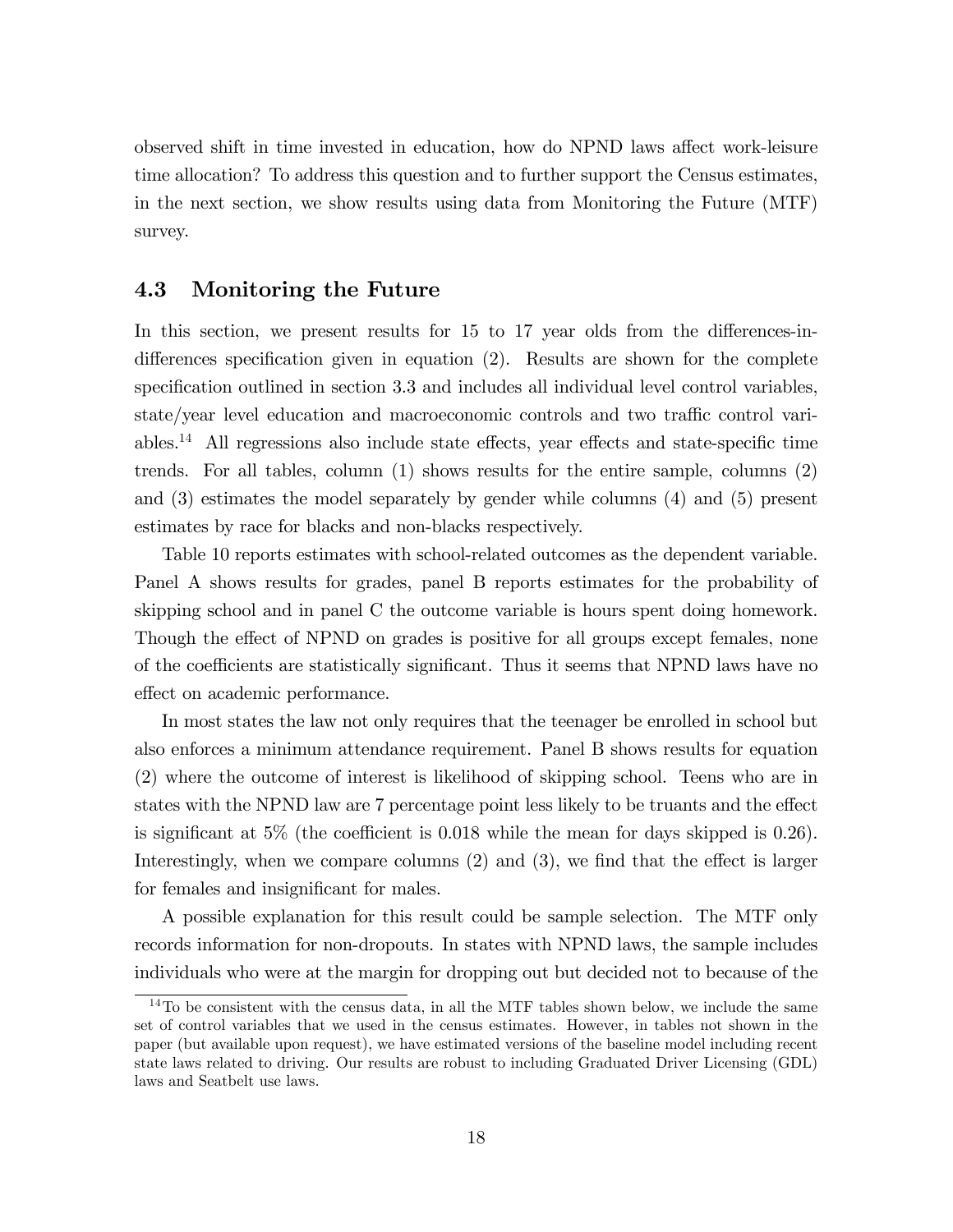fear of losing their driving privileges. We would expect these "marginal" students to have a higher truancy rate. Note that, due to having only non-dropouts in the MTF, selection is likely to be most pronounced for blacks since results from the ACS suggests that blacks had the largest increase in graduation rates. Therefore, the coefficients are underestimating the possible positive effect on blacks and should be a lower bound on the actual estimates. If the bias due to selection is large enough, we might Önd that there is no effect (or even negative) of NPND. This would be more true for blacks, who are more disadvantaged, than for girls and that might be an explanation why the coefficients are positive for girls and not for blacks.

Finally in panel C we study the effect on hours spent in doing homework. Blacks spend about 1 more hour doing homework each week and the result is significant at 1%. This is a large effect relative to the average  $(5.74 \text{ hours})$  and translates to a  $17\%$ increase in the average daily time spent doing homework. We also find that in a state with an NPND law, the average male spend more hours doing homework.

In Table 11, we present results for work-related outcomes. Panel A reports estimates for probability of working while panel B shows results on hours spent working as the dependent variable. The coefficient for each of the groups is close to zero in panel A suggesting that NPND has no effect on a teenagers probability of employment. However, we do find a decrease in hours spent on the job each week. The results are strongest for males and blacks. In particular, males work about 0.15 hours less each week while blacks reduce hours of work by 0.2 hours in states with NPND laws. There seems to be substitution going on between work and study, however, we explore this further by looking at the effect on leisure activities.

Table 12 reports estimates for the effect of NPND on leisure activities where leisure is proxied by the number of times a teenager goes out every week on dates, parties and hours spent watching television.<sup>15</sup>

MTF asks students "how often do you go out with a date?" The response categories are: never; once a month or less; 2 or 3 times a month; once a week; 2 or 3 times a week; over three times a week. Panel A shows ordered probit coefficients that take into account the count nature of the variable.

The results suggest that students in NPND states decreased the frequency of going out on dates. The effect is largest for non-blacks and females and significant at  $1\%$ ,

 $15$ The MTF also reports a broad range of other leisure activities. We did not find any effect of NPND on hours spent playing sports, going to the movies, playing videogames, going out with friends or going to a mall.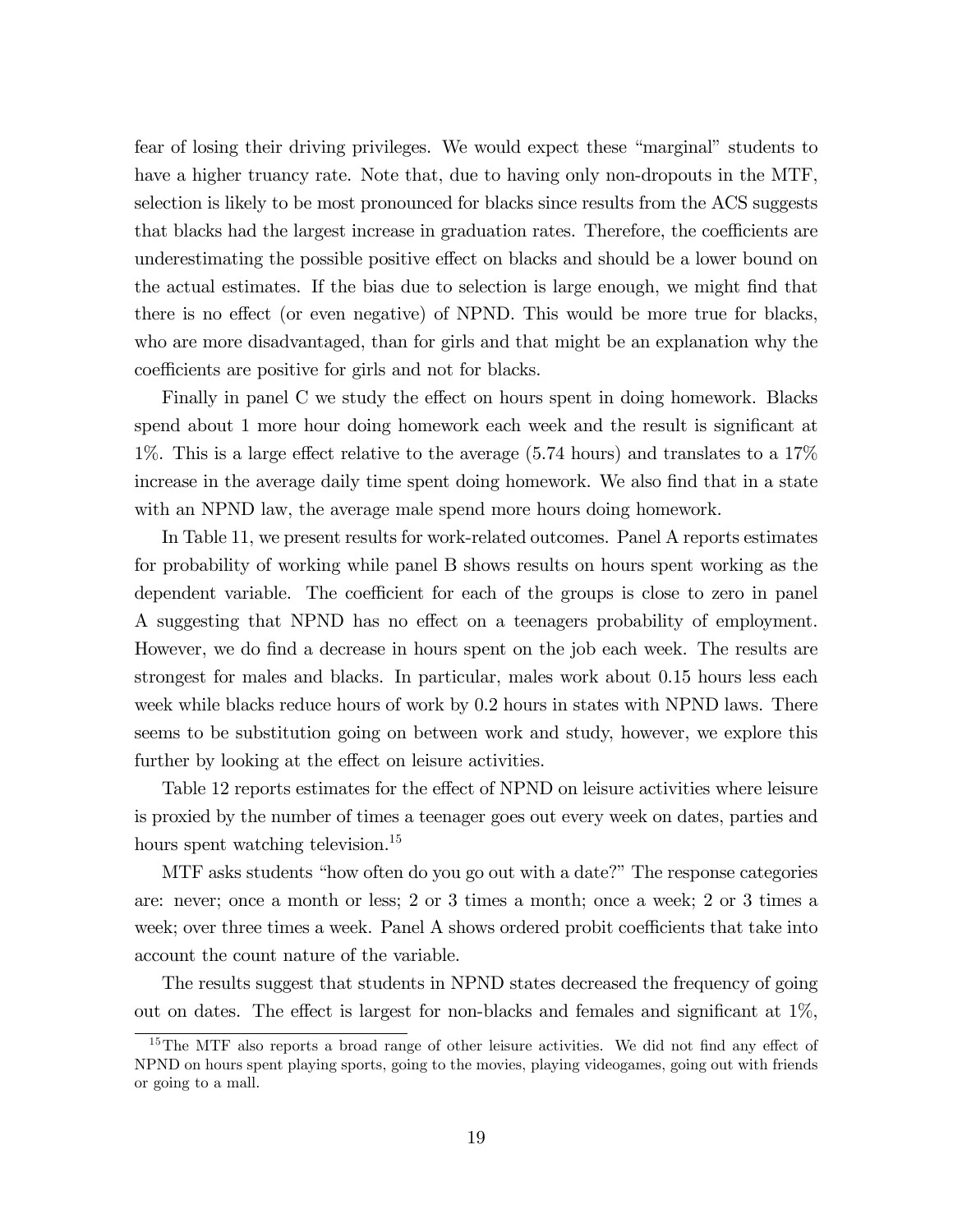while blacks are not decreasing their frequency of going out on dates. Panel B shows ordered probit estimates for the frequency of going out for parties. The results suggest that women reduce time invested in leisure activities but there is no strong evidence for males. This points towards the selection of non-dropouts in the sample. Since NPND does not have a significant effect on the dropout rates for women, we observe a clear decline in leisure activities for them. On the other hand, for boys and blacks, NPND led to an increase in graduation rates. However, the law would have the largest effect on individuals who were at the margin of dropping out. These students would also be most likely to be heavy consumers of leisure activities. Thus, including them in the MTF sample makes the results less clear for this group.

Finally, from Panel C, we observe that blacks in states with the NPND laws are spending less time watching television. They spend about 6 percent less time watching TV and the effect is also highly statistically significant at  $1\%$ .

To sum up, NPND laws led to a redistribution in allocation of time with respect to work, study and leisure. In particular, blacks and males are spending more time doing school work and less time working. Moreover, blacks, in states with NPND laws, are spending less time watching television. Among women, there is an increase in school attendance at the expense of leisure activities but not work. For the entire sample, we find that in states with NPND laws, students are less likely to be truants, work less hours, and go out less frequently on dates.<sup>16</sup>

#### 4.4 Driving Outcomes

To further support our results, we also study the effect of NPND laws on driving outcomes in the MTF. In these regressions, we also include 18 year olds in the sample because driving-related questions are only asked to 12th graders.

Table 13, panel A, B and C, presents estimates for the effect of NPND laws on "probability of holding a driving license", "miles driven in a car per week" and "probability of having an accident in the last 12 months" respectively.<sup>17</sup> The coefficients in Panel B for driving are from an ordered probit model. The results indicate that all groups except non-blacks have a high likelihood of holding a driving license with the

 $\frac{16}{16}$  It is worth noting that because the sample only includes non-dropouts, the MTF results are underestimating the true effects of the law.

 $17\,\text{We also studied the effect of NPND on some other driving related outcome variables in the MTF.}$ dataset: driving under the influence of alcohol/drugs and seatbelt use. We do not find any significant effects on these outcome variables. Tables are available upon request.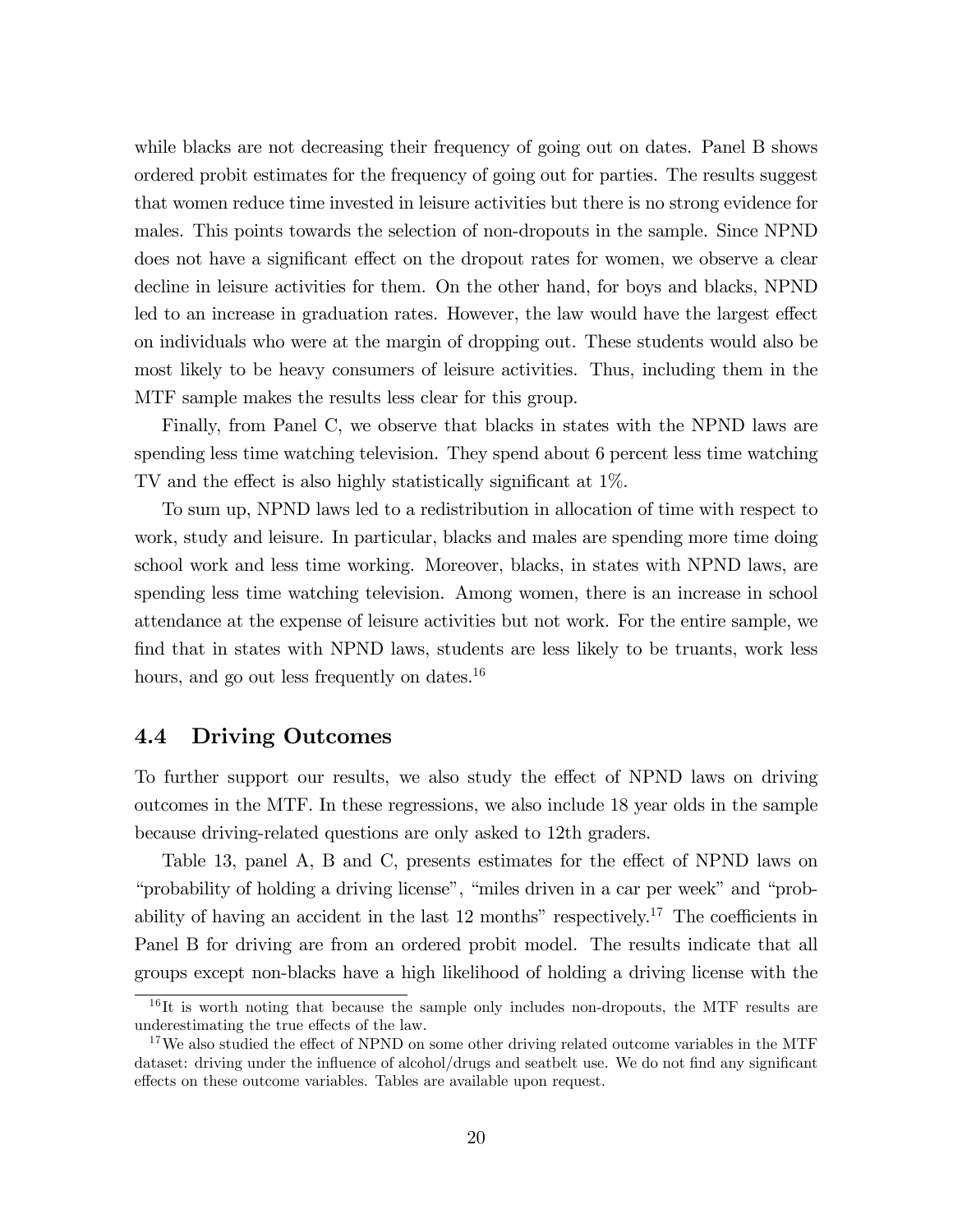largest effect, 2 percent, among blacks. Moreover, in states with NPND laws, blacks are driving more miles per week and are 4 percentage points less likely to have traffic accidents. We also find a negative coefficient on accidents for females, however, the coefficient is much smaller in magnitude and is imprecisely estimated.

It is not surprising that the effect of NPND laws on driving licenses and miles driven is positive. If the law makes individuals stay in school, it is precisely because they have a preference for driving. Thus, in states with NPND, those who are enrolled in school have a strong preference for driving and are more likely to hold a license.

What is not clear is whether the effect on accidents can be interpreted as causal. Theoretically, the mechanism through which education affects accidents can be compared to the literature that measures the effect of education on negative externalities with large social costs, such as crime. Lochner and Moretti (2004) show that an additional year of schooling is associated with a 0.37 percentage point reduction in incarceration for blacks. Comparably, if education increases one's patience or risk aversion, we should expect more educated individuals to be safer drivers. Thus, one interpretation of these results is that NPND laws, indirectly through its effect on education, could also have externality effects on accidents.<sup>18</sup>

However, another interpretation that is consistent with the results is that NPND laws led to a decrease in the number of risky drivers on the roads. Individuals who were not enrolled in school and/or were habitual truants would have lost their driving privileges. Thus the negative effect on accidents could simply reflect the change in age composition of drivers due to the smaller number of teen drivers on the roads. We are not aware of any nationally representative dataset that has individual level data on accidents, education and state level identifiers that allows us to test these different interpretation of our driving results. We leave that for future research.

# 5 Discussion

Parents and educators use many discipline methods that involve *carrots* to tempt a child to cooperate and behave well or alternately use sticks or threats to shape certain

<sup>&</sup>lt;sup>18</sup>We have also attempted to test this theory using the Fatality Analysis Reporting System (FARS) that maintains data regarding fatal injuries suffered in motor vehicle traffic crashes in the US. Negative binomial regression models of the effect of NPND law on state level accident fatalities among teenagers using the data yielded negative but statistically insignificant results. However, this data is at the state level and only includes accidents that led to a fatal outcome.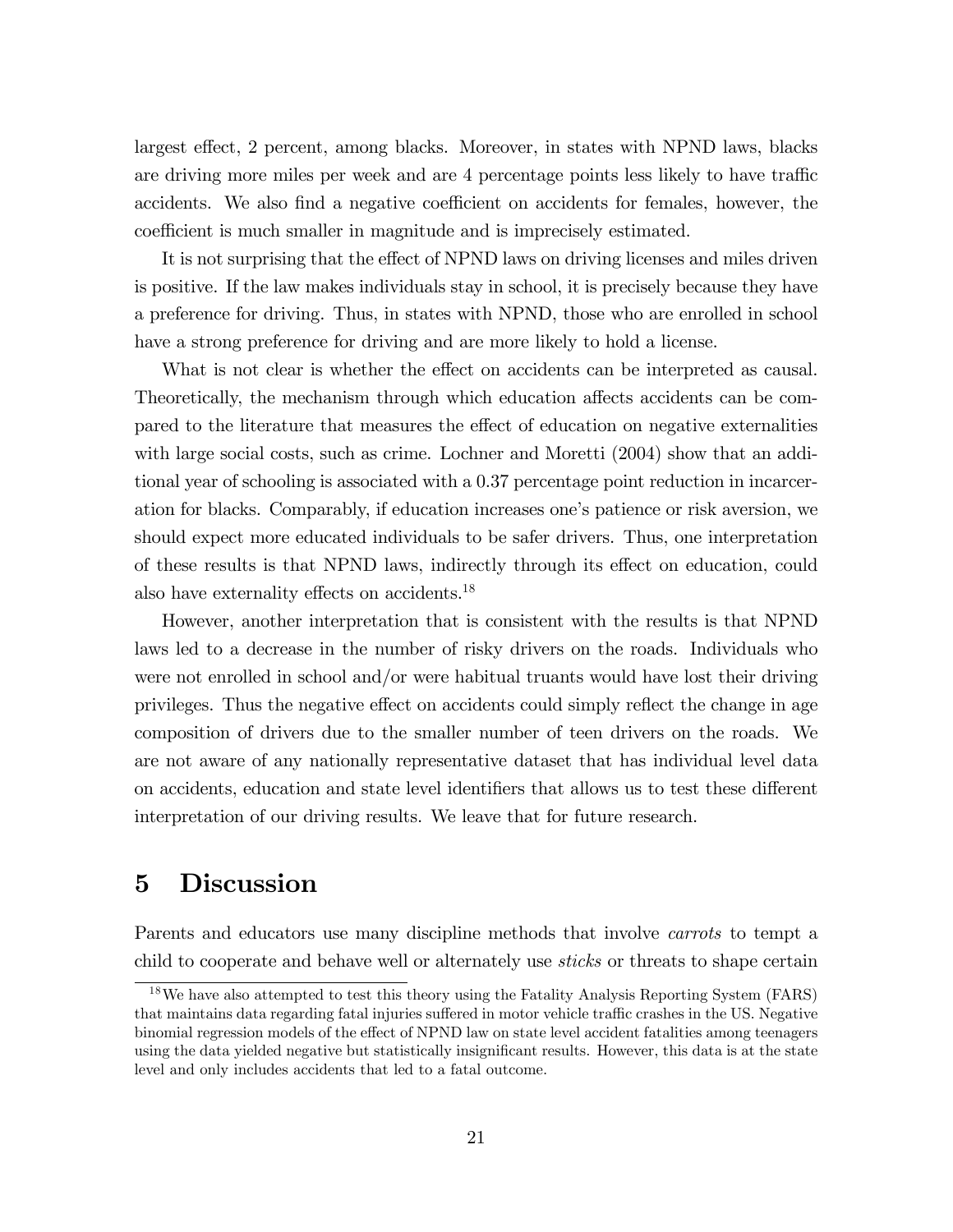behavior. The theoretical rationale behind using such approaches is that low-achieving individuals have high discount rates and the use of carrots and sticks motivates them to change their behavior. While social psychologists have long debated the effect of incentives on intrinsic and extrinsic motivation, economists have recently begun evaluating numerous positive incentive policies. The main advantage of positive incentive policies is that they are fairly easy to implement and they increase the set of choices a child has and therefore it should not decrease their utility. However, they are costly to administer and do not always seem to work for boys. Moreover, though the effect of positive incentives on *performance* is well researched, their effect on long run outcomes such as educational attainment is less clear.

Negative incentive policies are not so popular among policy makers because they decrease the choices available to children and the benefits might be short-run. Moreover, they are only effective if they target something that individuals have a preference for. Also, there are ethical issues with conducting randomized controlled trials that involve negative incentives. Nevertheless, parents and educators continue to use sticks to discipline and motivate low performing children. For instance, grounding and timeout are common approaches used by parents. Policy-makers across the world are also increasingly making use of negative incentives to keep students from dropping out of school. A recent Australian policy requires that teen parents be enrolled in school to receive welfare payments.<sup>19</sup> In the U.S., high school students who do not pass a certain number of subjects are not allowed to play sports. Thus, it is surprising that not much research has evaluated the effect of negative incentive policies on educational achievement.

In this paper, we show that the No Pass No Drive (NPND) law, a U.S. state level negative incentive policy, has positive and significant effect on educational attainment among affected cohorts and the effect is mainly driven by boys and blacks. This has several policy implications. First, in addition to having direct implications on the labor market, this could also have externality effects. For example, Lochner and Moretti  $(2004)$  estimate that  $23\%$  of the difference in incarceration rates between blacks and whites could be eliminated by raising the average education levels of blacks to the same level as that of whites. Second, the increase in years of completed education is especially striking when one considers that the NPND policy is almost costless to states. On the other hand, financial incentive programs are costly to implement and

<sup>19</sup>http://www.abc.net.au/news/2011-05-05/teen-parents-targeted-in-welfare-crackdown/2704204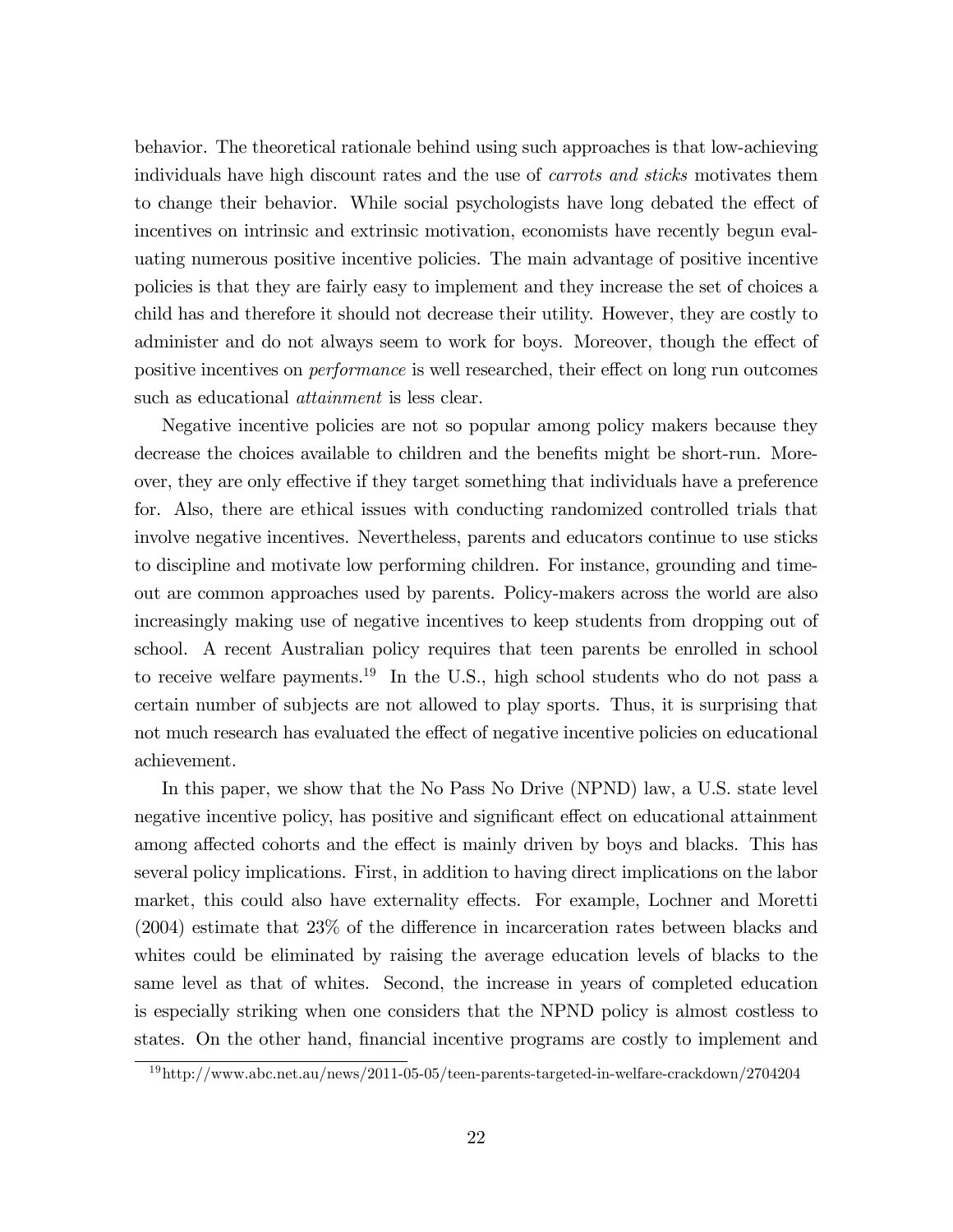their effect on *long term* education outcomes has not been well researched, at least in the United States. Moreover, for developing countries, conditional cash transfers end up occupying signiÖcant portions of total education budgets. Third, the dropout rates are alarmingly high among disadvantaged groups. Thus the optimal policy must target groups such as Blacks and Hispanics in particular. Fourth, this policy might also be effective in narrowing the college gender gap. Our results suggest that NPND laws led to an increase in average educational attainment among males.

Thus, it is worth taking advantage of natural experiments to evaluate the intended and unintended consequences of low-cost negative incentive policies. Negative incentives, when not too extreme and when targeted towards an activity that students have a preference for, might be an effective means to improve educational outcomes among individuals, especially for the disadvantaged groups.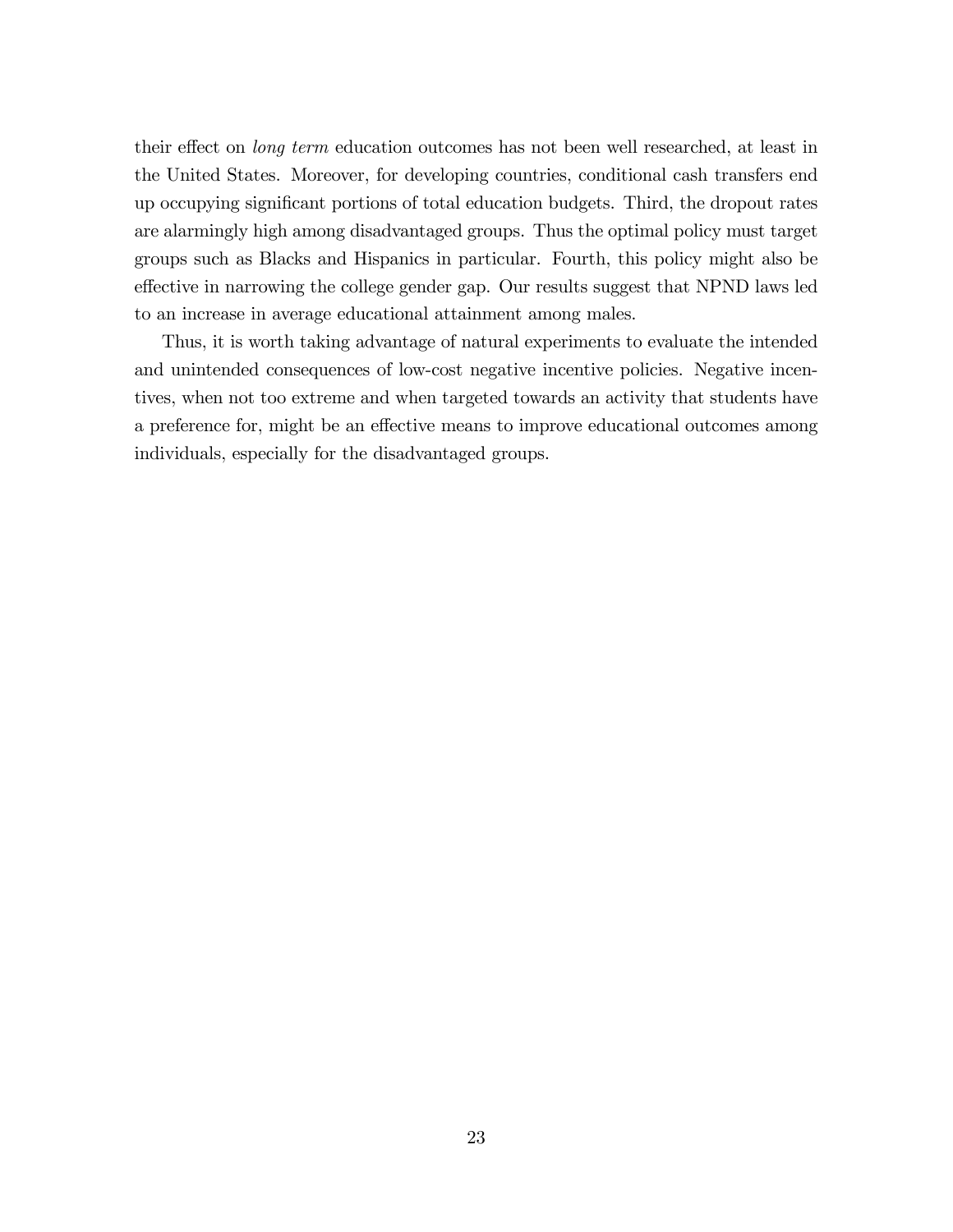### 6 Appendix

Our main ACS specification excludes individuals between the age of 14 to 18. It is possible that a 16 year old would have already got his driving license before the enactment of the law. Thus, it is not clear how his education outcomes would be a§ected by the NPND law. However, we can include these individuals in the sample and test an alternative specification:

$$
E_{isc} = \beta_1 Treatment_{sc} * Years_{isc} + \beta_2 X_{isc} + \beta_3 R_{sc} + S + B + \varepsilon_{isc}
$$
 (3)

Where,  $Years_{isc}$  is defined as the number of years the individual was exposed to the policy. The interaction term  $Treatment_{sc} * Years_{isc}$  takes a value between 0 and 13. Assuming that school starts at age 6, someone who was only 6 year old when the law was implemented would have been exposed to the NPND laws for 13 years  $(Treatment_{sc} = 1$  and  $Years_{isc} = 13)$ . On the other hand, if the individual was 17 when the law was enacted, he would have been exposed to the program for only two years and thus, the interaction term would be equal to 2. The value of the interaction term is equal to zero for those who were 19 and above when the law was implemented (i.e. those with  $Treatment = 0$ ). This specification includes all 26 states that had the NPND laws in place at some point in the time period under study. All other control variables are the same as in our main specification given by equation 1.

The results are shown in Table A1. An additional year of exposure to the NPND law increases educational attainment by 0.01 years for the entire sample and by 0.014 years for males. Similarly, each additional year of exposure to the law increases the likelihood of graduating from high school by  $0.2\%$ . Moreover, the effect is driven mainly by males. All coefficients are highly statistically significant.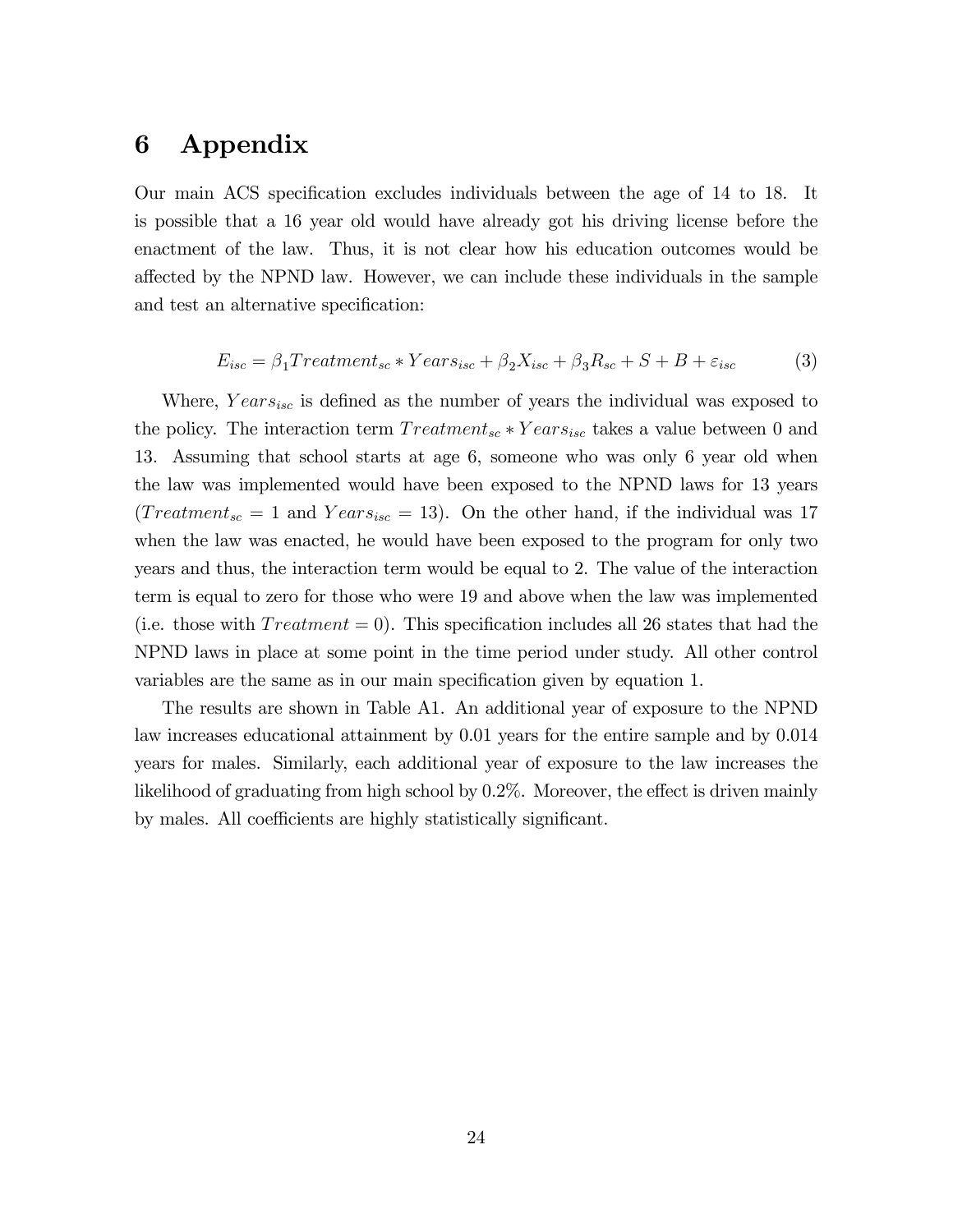### 7 References

- 1. Angrist, J., Lang D. and P. Oreopoulos. 2009. "Incentives and Services for College Achievement: Evidence from a Randomized Trial." American Economic Journal: Applied Economics, 1(1): 136-63.
- 2. Angrist, J. and V. Lavy. 2009. "The Effects of High Stakes High School Achievement Awards: Evidence from a Group Randomized Trial." American Economic Review, 99(4): 1384-14.
- 3. Barua, R. & K. Lang. 2010. "School Entry, Educational Attainment and Quarter of Birth: A Cautionary Tale of LATE." NBER Working Papers 15236.
- 4. Besley, Timothy & Case, Anne, 2000. "Unnatural Experiments? Estimating the Incidence of Endogenous Policies." Economic Journal, Royal Economic Society, vol. 110(467), pages F672-94, November.
- 5. Bettinger, Eric P. 2010. "Paying to Learn: The Effect of Financial Incentives on Elementary School Test Scores." NBER Working paper 16333.
- 6. Berry, Jim. 2009. "Child Control in Education Decisions: An Evaluation of Targeted Incentives to Learn in India." Working Paper.
- 7. Bertrand, M., Duflo E. & S. Mullainathan. 2004. "How Much Should We Trust Differences-in-Differences Estimates?." The Quarterly Journal of Economics, MIT Press, vol. 119(1), pages 249-275, February.
- 8. Bridgeland, J. M., DiIulio, Jr., J. J., & Morison, K. B. 2006. "The silent epidemic: Perspectives of high school dropouts." Washington, DC: Civic Enterprises.
- 9. Deci, E. L., Koestner, R., & Ryan, R. M. 1999. "A meta-analytic review of experiments examining the effects of extrinsic rewards on intrinsic motivation.<sup>n</sup> Psychological Bulletin, 125, 627-668.
- 10. Dee, Thomas S. 2011. "Conditional cash penalties in education: Evidence from the Learnfare experiment." *Economics of Education Review*, Volume 30, Issue 5, October 2011, Pages 924-937
- 11. Frey, Bruno S & Jegen, Reto, 2001. "Motivation Crowding Theory." Journal of Economic Surveys, Wiley Blackwell, vol. 15(5), pages 589-611, December.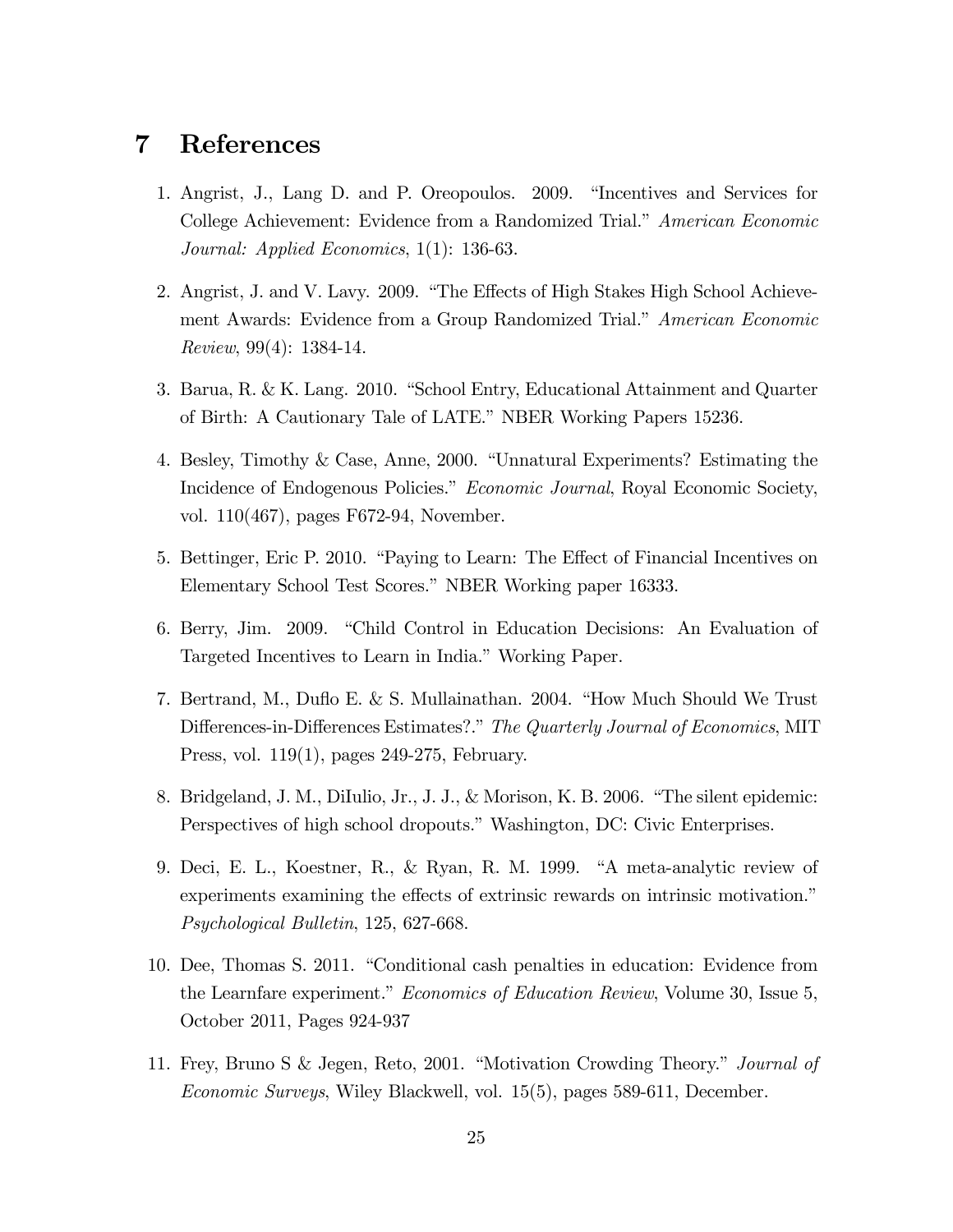- 12. Fryer, Roland G. 2010. "Financial Incentives and Student Achievement: Evidence from Randomized Trials." NBER Working paper 15898.
- 13. Gneezy, Uri, Stephan Meier, and Pedro Rey-Biel. 2011. "When and Why Incentives (Donít) Work to Modify Behavior." Journal of Economic Perspectives,  $25(4): 191-210.$
- 14. Heckman, James J & Paul A LaFontaine, 2010. "The American High School Graduation Rate: Trends and Levels." The Review of Economics and Statistics, MIT Press, vol. 92(2), pages 244-262, 01.
- 15. Kremer, M., E. Miguel and R. Thornton. 2009. "Incentives to Learn." Review of Economics and Statistics,  $91(3)$ : 437–56.
- 16. Leuven, E., H. Oosterbeek, and Bas van der Klaauw. 2010. "The effect of financial rewards on students achievement: Evidence from a randomized experiment.<sup>n</sup> Journal of the European Economic Association  $8(6)$ , 1243–1265.
- 17. Lindo, J.M, Nicholas J. Sanders and Philip Oreopoulos. 2010. "Ability, Gender, and Performance Standards: Evidence from Academic Probation." American Economic Journal: Applied Economics, 2 (2): 95-117.
- 18. Lochner, L., and Moretti, E. 2004. "The Effect of Education on Crime: Evidence from Prison Inmates, Arrests, and Self-Reports." American Economic Review, American Economic Association, vol. 94(1), pages 155-189, March.
- 19. Vidal-Fernandez, M. 2011. "The Effect of Minimum Academic Requirements to Participate in Sports on High School Graduation." The B.E. Journal of Economic *Analysis & Policy:* Vol. 11 (1), Article 51
- 20. U.S. Department of Education. "State Comparisons of Education Statistics: 1969-70 to 1996-97." NCES 98-018, Washington DC: 1998
- 21. U.S. Department of Education, Digest of Education Statistics, National Center for Education Statistics. 2009, 2010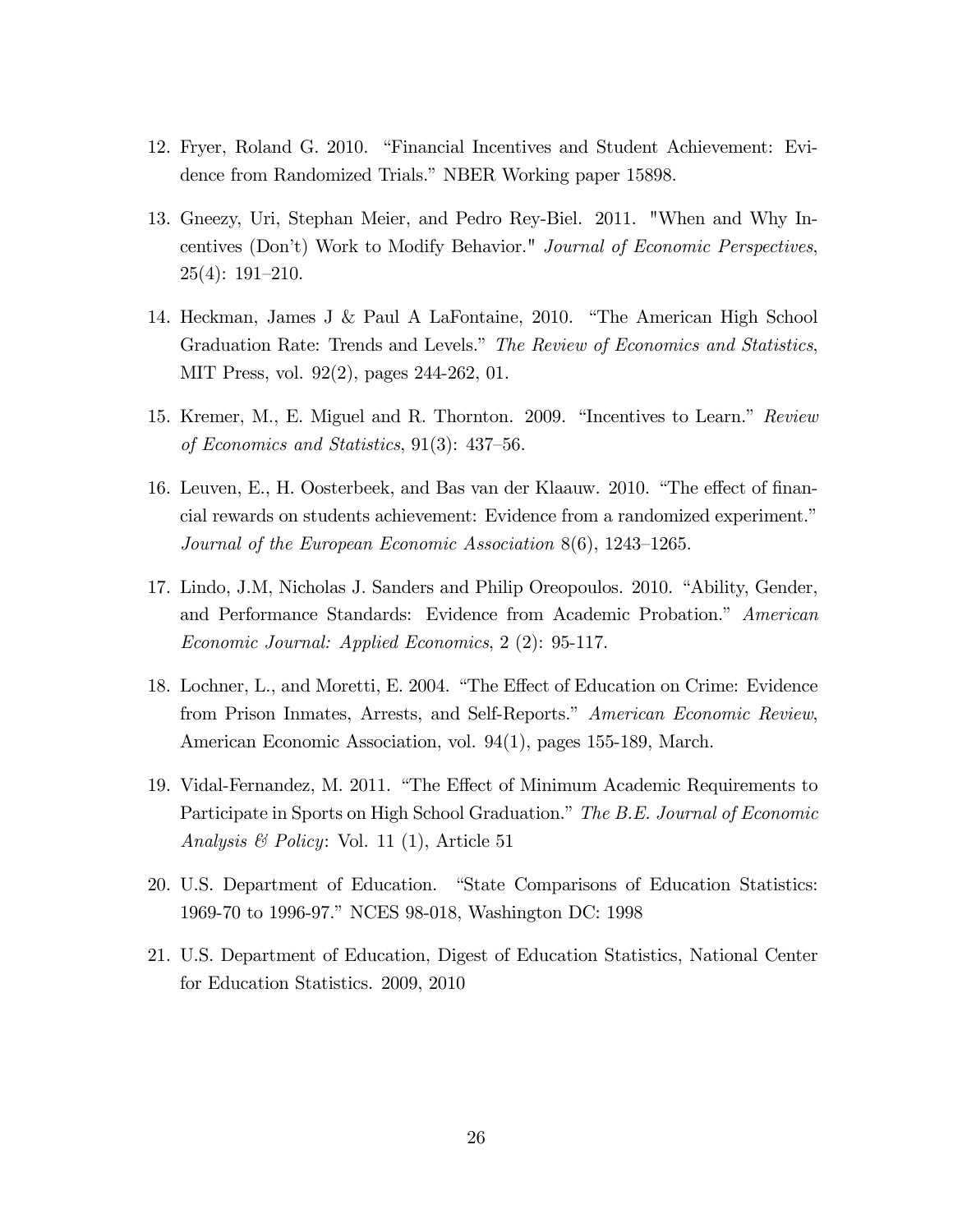Ņ ٦ **WR**  $ND$ MT  $M<sub>N</sub>$ **o**R  $_{\rm SD}$  $\overline{10}$  $W$ Pf 18  $N\bar{E}$ ัผบ  $\overline{\mathbf{N}}$ ้ <mark>บค</mark>  $\overline{u}$  $\mathfrak{c}$ o  $K\bar{\mathbf{s}}$  $mo$ ್ಧಿ нı  $\overline{\textbf{r}}$  $R<sub>Z</sub>$  $\overline{\text{nm}}$ ok 8R

#### **Figure 1: States with No Pass No Drive Laws (2008)**

**Table 1: Summary of No Pass No Drive Laws in 2008**

| <b>NPND (2008)</b> | <b>Attendance</b><br>Requirement | Progress in<br>School | <b>Student</b><br><b>Behavior</b><br>(Suspensions,<br>expulsions etc) | Min<br>Age | <b>Max Age</b> |
|--------------------|----------------------------------|-----------------------|-----------------------------------------------------------------------|------------|----------------|
| Alabama            | Yes                              |                       |                                                                       | 15         | 18             |
| Arkansas           | Yes                              |                       |                                                                       | 14         | 18             |
| California         | Yes                              |                       |                                                                       | 13         | 18             |
| Delaware           | Yes                              |                       |                                                                       | ÷          |                |
| Florida            | Yes                              |                       |                                                                       | 15         | 18             |
| Georgia            | Yes                              |                       |                                                                       | 15         | 18             |
| Idaho              | Yes                              |                       |                                                                       | 15         | 18             |
| <b>Illinois</b>    | Yes                              |                       | Yes                                                                   | ÷.         | 18             |
| Indiana            | Yes                              |                       | Yes                                                                   | 15         | 18             |
| Iowa               | Yes                              |                       |                                                                       | ÷.         | 18             |
| Kansas             |                                  |                       | Yes                                                                   | 13         | $\blacksquare$ |
| Kentucky           |                                  | Yes                   |                                                                       | 16         | 18             |
| Louisiana          |                                  |                       | Yes                                                                   | 15         | 18             |
| Mississippi        |                                  | Yes                   |                                                                       | 15         | 18             |
| Nevada             | Yes                              |                       |                                                                       | 14         | ٠              |
| New Mexico         | <b>Yes</b>                       |                       |                                                                       | ÷.         | ٠              |
| North Carolina     |                                  | Yes                   |                                                                       | 15         | 18             |
| Ohio               | Yes                              |                       |                                                                       | $\sim$     | 18             |
| Oklahoma           | Yes                              |                       |                                                                       | 14         | 18             |
| Oregon             |                                  |                       | Yes                                                                   | 15         | 18             |
| South Carolina     | Yes                              |                       |                                                                       | 15         | 17             |
| Tennessee          | Yes                              | Yes                   | Yes                                                                   | 15         | 18             |
| Texas              | Yes                              |                       |                                                                       | 15         | 18             |
| Virginia           | Yes                              |                       |                                                                       | 16         | 18             |
| West Virginia      |                                  | Yes                   |                                                                       | 15         | 18             |
| Wisconsin          | Yes                              |                       |                                                                       | 16         | 18             |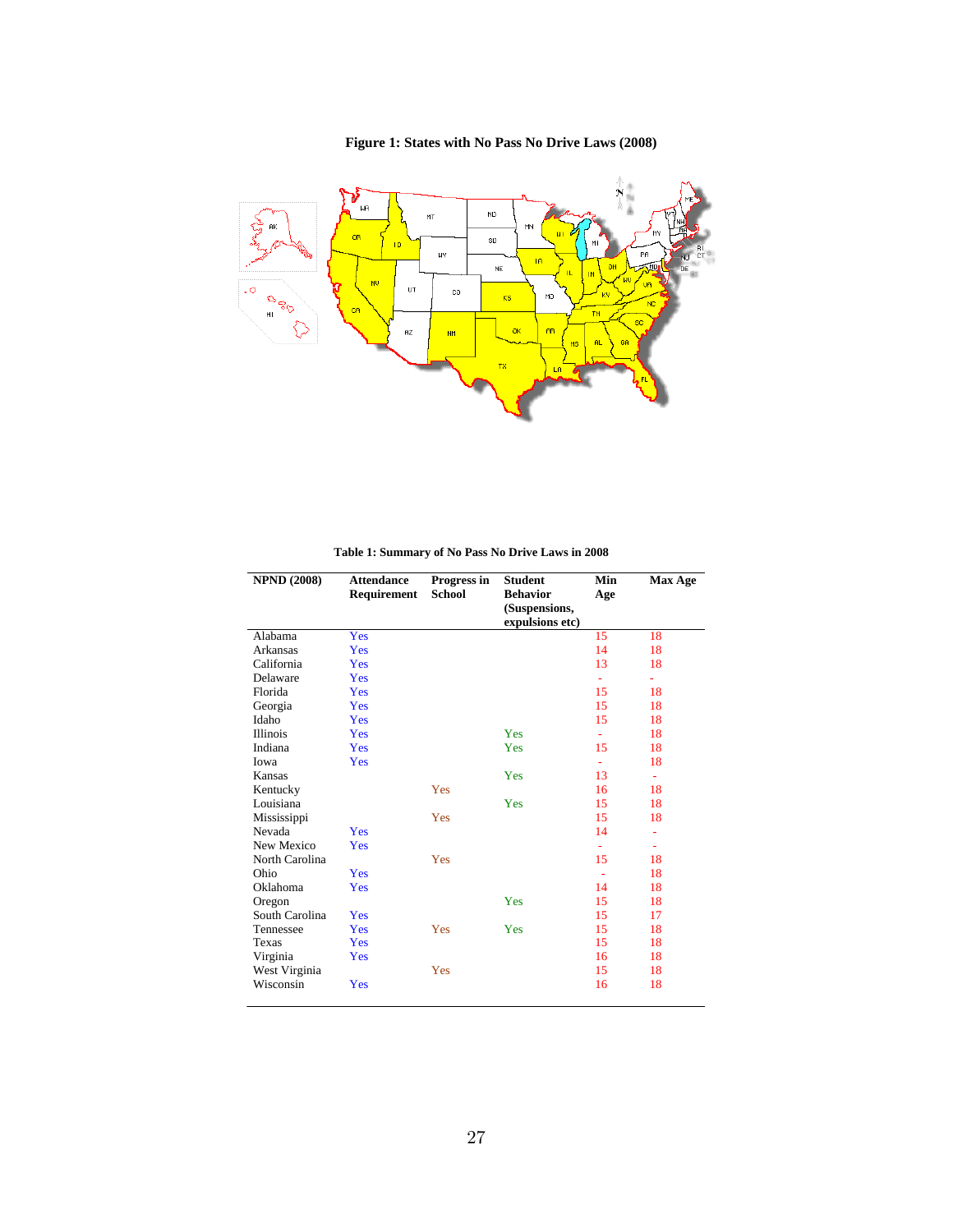|                         |              | <b>Individual Level Variables</b>         |         |         |           |
|-------------------------|--------------|-------------------------------------------|---------|---------|-----------|
| Cohort                  |              | 1960                                      | 1970    | 1980    | All       |
|                         |              |                                           |         |         |           |
| Educational attainment  |              | 13.49                                     | 13.71   | 13.37   | 13.48     |
|                         |              | (2.10)                                    | (2.05)  | (1.91)  | (2.03)    |
|                         | Males        | 13.36                                     | 13.49   | 13.14   | 13.29     |
|                         |              | (2.18)                                    | (2.12)  | (1.96)  | (2.10)    |
|                         | Females      | 13.62                                     | 13.91   | 13.60   | 13.66     |
|                         |              | (2.02)                                    | (1.95)  | (1.84)  | (1.94)    |
|                         | <b>Black</b> | 12.93                                     | 13.08   | 12.75   | 12.88     |
|                         |              | (2.28)                                    | (2.22)  | (2.11)  | (2.21)    |
|                         | White        | 13.58                                     | 13.81   | 13.49   | 13.59     |
|                         |              | (2.05)                                    | (1.98)  | (1.84)  | (1.97)    |
| High school graduation  |              | 0.87                                      | 0.88    | 0.86    | 0.87      |
|                         |              | (0.33)                                    | (0.33)  | (0.35)  | (0.34)    |
|                         | <b>Males</b> | 0.85                                      | 0.85    | 0.83    | 0.84      |
|                         |              | (0.35)                                    | (0.36)  | (0.38)  | (0.36)    |
|                         | Females      | 0.90                                      | 0.91    | 0.89    | 0.90      |
|                         |              | (0.31)                                    | (0.29)  | (0.31)  | (0.30)    |
|                         | <b>Black</b> | 0.81                                      | 0.80    | 0.77    | 0.79      |
|                         |              | (0.39)                                    | (0.40)  | (0.42)  | (0.41)    |
|                         | White        | 0.89                                      | 0.89    | 0.88    | 0.89      |
|                         |              | (0.32)                                    | (0.31)  | (0.33)  | (0.32)    |
| <b>Males</b>            |              | 0.49                                      | 0.49    | 0.50    | 0.49      |
|                         |              | (0.50)                                    | (0.50)  | (0.50)  | (0.50)    |
| <b>Blacks</b>           |              | 0.11                                      | 0.11    | 0.12    | 0.11      |
|                         |              | (0.31)                                    | (0.32)  | (0.33)  | (0.32)    |
| Lives in a SMSA         |              | 0.77                                      | 0.79    | 0.80    | 0.78      |
|                         |              | (0.42)                                    | (0.41)  | (0.40)  | (0.41)    |
| Observations            |              | 356,371                                   | 287,352 | 297,661 | 1.059,305 |
|                         |              | <b>State-specific Economic Variables</b>  |         |         |           |
| Cohort                  |              | 1960                                      | 1970    | 1980    | All       |
|                         |              |                                           |         |         |           |
| Log (Per capita income) |              | 8.94                                      | 9.70    | 10.12   | 9.50      |
|                         |              | (0.30)                                    | (0.21)  | (0.18)  | (0.65)    |
| Log (Population)        |              | 15.69                                     | 15.78   | 15.94   | 15.79     |
|                         |              | (0.88)                                    | (0.89)  | (0.92)  | (0.90)    |
| Unemployment rate       |              | 6.99                                      | 6.99    | 5.24    | 6.36      |
|                         |              | (2.18)                                    | (2.05)  | (1.31)  | (2.02)    |
|                         |              | <b>State-specific Education Variables</b> |         |         |           |
| Cohort                  |              | 1960                                      | 1970    | 1980    | All       |
|                         |              |                                           |         |         |           |
| Log (Expenditure/pupil) |              | 7.98                                      | 8.21    | 8.79    | 8.30      |
|                         |              | (0.23)                                    | (0.25)  | (0.39)  | (0.48)    |
| Pupil teacher ratio     |              | 19.84                                     | 17.80   | 16.87   | 18.50     |
|                         |              | (1.99)                                    | (2.47)  | (2.63)  | (2.84)    |
| Log (Teacher salary)    |              | 10.03                                     | 10.09   | 10.12   | 10.08     |
|                         |              | (0.15)                                    | (0.16)  | (0.16)  | (0.16)    |

Table 2: ACS 2009 Descriptive Statistics by Cohort

Salaries and expenditures are inflation-adjusted.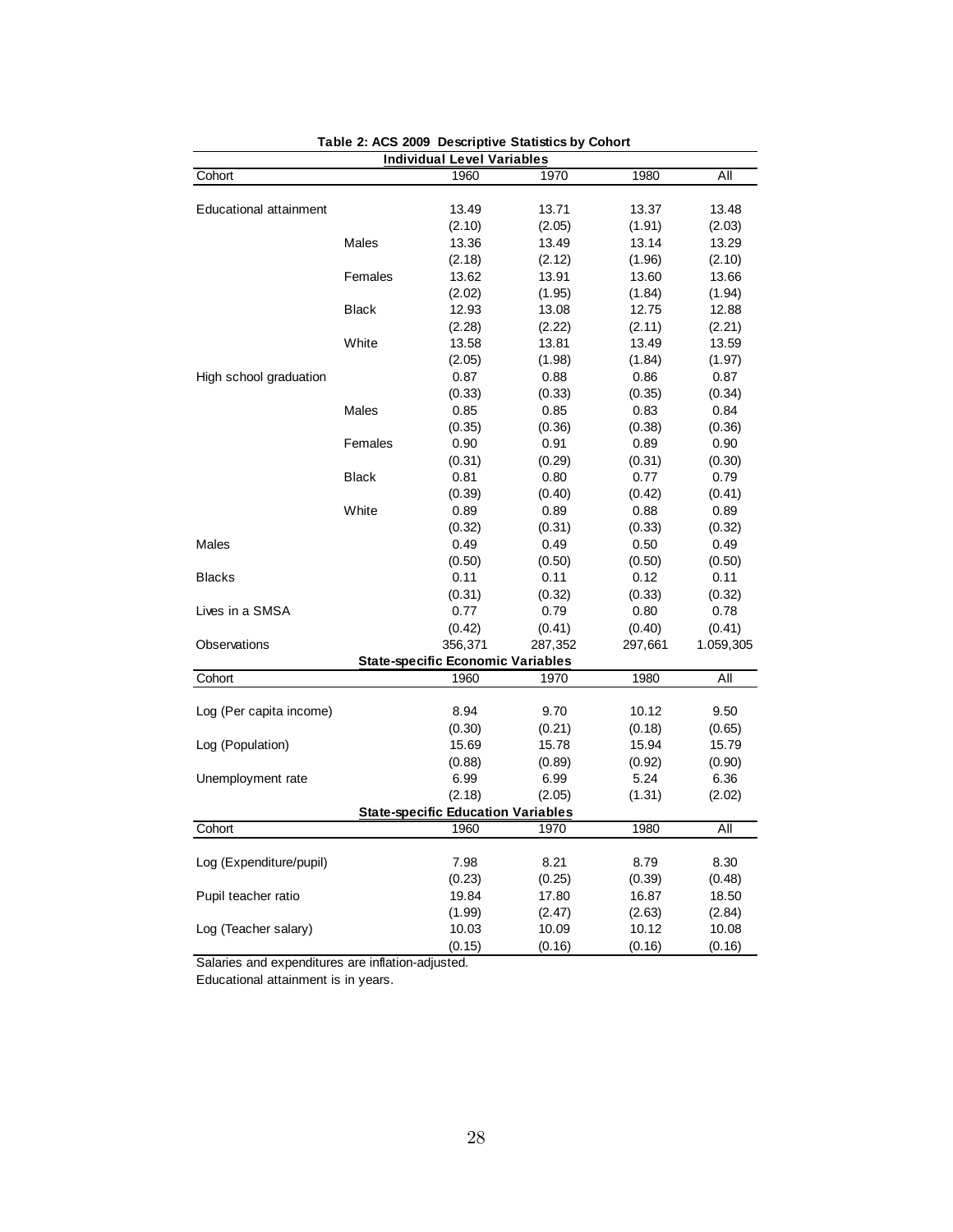| Table 3: Monitoring the Future Descriptive Statistics |                                          |         |              |                |               |            |
|-------------------------------------------------------|------------------------------------------|---------|--------------|----------------|---------------|------------|
|                                                       |                                          | All     | <b>Males</b> | <b>Females</b> | <b>Blacks</b> | Non-blacks |
| <b>Education Outcomes</b>                             |                                          |         |              |                |               |            |
|                                                       | Grade Point Average (GPA)                | 6.03    | 5.78         | 6.30           | 5.80          | 6.1        |
|                                                       |                                          | (2.18)  | (2.21)       | (2.11)         | (2.13)        | (2.1)      |
|                                                       | Truancy                                  | 0.25    | 0.25         | 0.23           | 0.33          | 0.23       |
|                                                       |                                          | (0.44)  | (0.43)       | (0.42)         | (0.47)        | (0.42)     |
|                                                       | Hours doing homework                     | 6.85    | 6.25         | 7.45           | 5.74          | 7.06       |
|                                                       |                                          | (6.40)  | (6.08)       | (6.65)         | (6.03)        | (6.45)     |
|                                                       | <b>Employment Outcomes</b>               |         |              |                |               |            |
|                                                       | Work                                     | 0.50    | 0.51         | 0.47           | 0.52          | 0.48       |
|                                                       |                                          | (0.50)  | (0.50)       | (0.50)         | (0.81)        | (0.50)     |
|                                                       | Hours worked a day                       | 2.50    | 2.61         | 2.39           | 2.71          | 2.44       |
|                                                       |                                          | (2.05)  | (2.13)       | (1.97)         | (2.24)        | (2.00)     |
| <b>Leisure Activities</b>                             |                                          |         |              |                |               |            |
|                                                       | Going out on dates                       | 2.57    | 2.59         | 2.55           | 2.58          | 2.57       |
|                                                       |                                          | (1.59)  | (1.56)       | (1.62)         | (1.60)        | (1.59)     |
|                                                       | Going out for parties                    | 3.11    | 3.08         | 3.13           | 3.09          | 3.11       |
|                                                       |                                          | (0.95)  | (0.98)       | (0.91)         | (1.01)        | (0.94)     |
|                                                       | Hours watching television per day        | 2.54    | 2.62         | 2.46           | 3.56          | 2.38       |
|                                                       |                                          | (1.54)  | (1.53)       | (1.54)         | (1.50)        | (1.48)     |
| Age                                                   |                                          | 16.5    | 16.48        | 16.51          | 16.65         | 15.91      |
|                                                       |                                          | (0.85)  | (0.83)       | (0.86)         | (1.76)        | (1.67)     |
|                                                       | Lives in a Statistical Metropolitan Area | 0.77    | 0.76         | 0.77           | 0.80          | 0.75       |
|                                                       |                                          | (0.42)  | (0.42)       | (0.42)         | (0.4)         | (0.43)     |
|                                                       | Max. parent's education some high school | 0.06    | 0.05         | 0.06           | 0.05          | 0.05       |
|                                                       |                                          | (0.23)  | (0.22)       | (0.25)         | (0.22)        | (0.22)     |
|                                                       | High school graduate                     | 0.22    | 0.21         | 0.22           | 0.20          | 0.21       |
|                                                       |                                          | (0.41)  | (0.41)       | (0.42)         | (0.4)         | (0.41)     |
|                                                       | Some college                             | 0.20    | 0.19         | 0.20           | 0.18          | 0.17       |
|                                                       |                                          | (0.4)   | (0.4)        | (0.4)          | (0.4)         | (0.38)     |
|                                                       | College graduate                         | 0.32    | 0.33         | 0.30           | 0.25          | 0.3        |
|                                                       |                                          | (0.47)  | (0.47)       | (0.49)         | (0.43)        | (0.46)     |
|                                                       | More than college                        | 0.19    | 0.20         | 0.19           | 0.26          | 0.18       |
|                                                       |                                          | (0.39)  | (0.39)       | (0.39)         | (0.43)        | (0.39)     |
| Observations                                          |                                          | 914,910 | 425,509      | 452,250        | 215,455       | 699,455    |

Weighted statistics

The GPA variable is recoded as  $D=1$ , C - = 2, and so on up to A=9.

Going out for dates & party are the average nights a week a student goes out at night/party and ranges from zero to three or more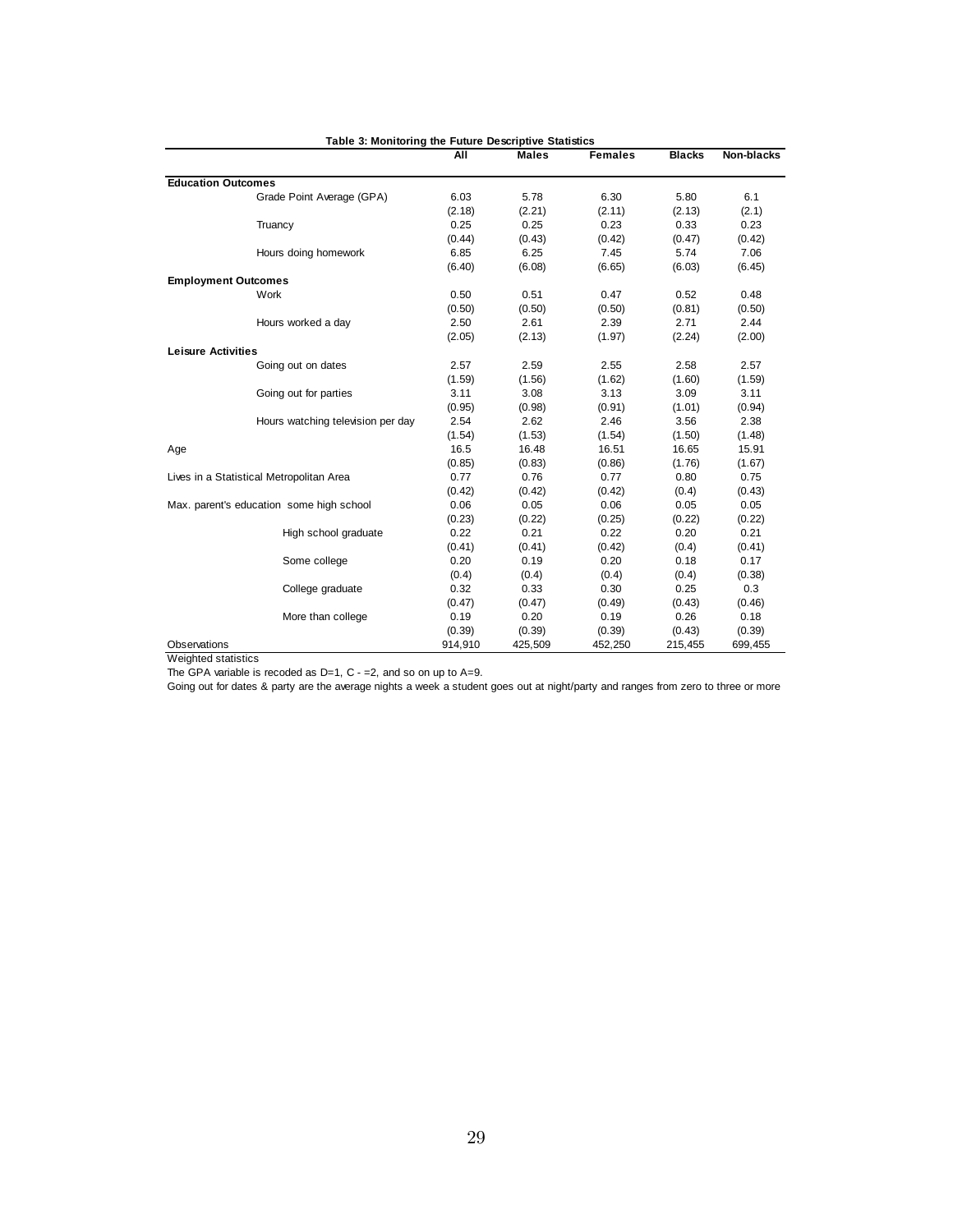|                         | (1)         | (2)        | (3)         | (4)               | (5)                 |
|-------------------------|-------------|------------|-------------|-------------------|---------------------|
|                         |             |            | All         | <b>Males Only</b> | <b>Females Only</b> |
| Treatment               | $-0.030***$ | $0.011***$ | $0.009***$  | $0.010***$        | $0.008***$          |
|                         | (0.001)     | (0.002)    | (0.002)     | (0.003)           | (0.002)             |
| Male                    |             |            | $-0.051***$ |                   |                     |
|                         |             |            | (0.001)     |                   |                     |
| White                   |             |            | $0.063***$  | $0.070***$        | $0.057***$          |
|                         |             |            | (0.003)     | (0.003)           | (0.004)             |
| <b>Black</b>            |             |            | $-0.026***$ | $-0.054***$       | $-0.000$            |
|                         |             |            | (0.003)     | (0.004)           | (0.004)             |
| Pupil teacher ratio     |             |            | $-0.001$    | $-0.001$          | $-0.001$            |
|                         |             |            | (0.000)     | (0.001)           | (0.001)             |
| Log (Teacher Salary)    |             |            | 0.004       | $-0.003$          | 0.011               |
|                         |             |            | (0.011)     | (0.015)           | (0.014)             |
| Log (Expenditure/pupil) |             |            | $0.016*$    | 0.013             | 0.018               |
|                         |             |            | (0.009)     | (0.013)           | (0.011)             |
| State of birth          |             | ✓          | ✓           | ✓                 | ✓                   |
| Year of birth           |             | ✓          | ✓           | ✓                 | ✓                   |
| Observations            | 987654      | 987654     | 905166      | 445345            | 459821              |

| Table 4: The Effect of NPND Law on High School Graduation (ACS 2009) |  |  |  |  |  |
|----------------------------------------------------------------------|--|--|--|--|--|
|                                                                      |  |  |  |  |  |

Standard errors clustered at the state and cohort levels.

\*\*\* p<0.01, \*\* p<0.05, \* p<0.1

Columns (3)-(5) include SMSA, unemployment rate, log (per capita income) and log (population) Expenditures, salaries, and income are inflation-adjusted.

|                         | (1)         | (2)     | (3)         | (4)               | (5)                 |
|-------------------------|-------------|---------|-------------|-------------------|---------------------|
|                         |             |         | All         | <b>Males Only</b> | <b>Females Only</b> |
| Treatment               | $-0.127***$ | 0.001   | $0.036**$   | $0.061***$        | 0.011               |
|                         | (0.008)     | (0.021) | (0.015)     | (0.021)           | (0.019)             |
| Male                    |             |         | $-0.342***$ |                   |                     |
|                         |             |         | (0.007)     |                   |                     |
| White                   |             |         | $0.426***$  | $0.443***$        | $0.408***$          |
|                         |             |         | (0.019)     | (0.022)           | (0.021)             |
| <b>Black</b>            |             |         | $-0.324***$ | $-0.466***$       | $-0.197***$         |
|                         |             |         | (0.021)     | (0.026)           | (0.025)             |
| Pupil teacher ratio     |             |         | $-0.014***$ | $-0.014***$       | $-0.014***$         |
|                         |             |         | (0.003)     | (0.005)           | (0.004)             |
| Log (Teacher Salary)    |             |         | $0.188**$   | 0.117             | $0.251***$          |
|                         |             |         | (0.076)     | (0.105)           | (0.096)             |
| Log (Expenditure/pupil) |             |         | $0.122*$    | 0.134             | 0.113               |
|                         |             |         | (0.066)     | (0.087)           | (0.081)             |
| State of birth          |             | ✓       | ✓           | ✓                 | ✓                   |
| Year of birth           |             | ✓       | ✓           | ✓                 | ✓                   |
| Observations            | 839643      | 839643  | 768475      | 376352            | 392123              |

 **Table 5: The Effect of NPND Law on Educational Attainment (ACS 2009)**

Standard errors clustered at the state and cohort levels.

\*\*\* p<0.01, \*\* p<0.05, \* p<0.1

Columns (3)-(5) include SMSA, unemployment rate, log (per capita income) and log (population)

Expenditures, salaries, and income are inflation-adjusted.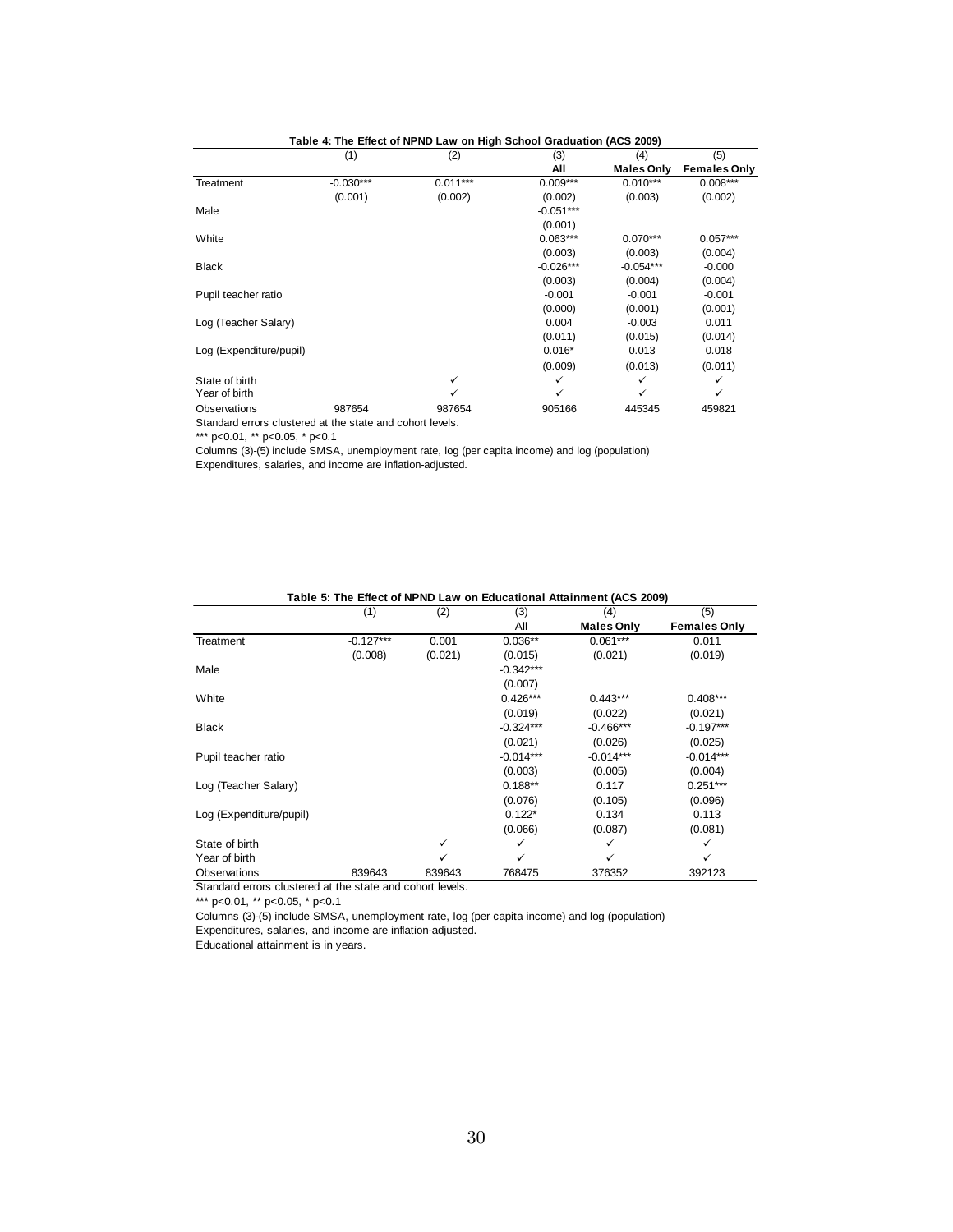|                         | (1)            | (2)                     | (3)                       | (4)                   | (5)                     | (6)                       |
|-------------------------|----------------|-------------------------|---------------------------|-----------------------|-------------------------|---------------------------|
|                         | Attainment All | <b>Attainment Males</b> | <b>Attainment Females</b> | <b>Graduation All</b> | <b>Graduation Males</b> | <b>Graduation Females</b> |
| Treatment               | $0.054**$      | $0.091***$              | 0.019                     | $0.010***$            | $0.015***$              | 0.005                     |
|                         | (0.025)        | (0.033)                 | (0.032)                   | (0.004)               | (0.006)                 | (0.004)                   |
| Male                    | $-0.342***$    |                         |                           | $-0.051***$           |                         |                           |
|                         | (0.007)        |                         |                           | (0.001)               |                         |                           |
| White                   | $0.422***$     | $0.438***$              | $0.404***$                | $0.063***$            | $0.070***$              | $0.057***$                |
|                         | (0.019)        | (0.022)                 | (0.021)                   | (0.003)               | (0.003)                 | (0.004)                   |
| <b>Black</b>            | $-0.326***$    | $-0.469***$             | $-0.198***$               | $-0.026***$           | $-0.053***$             | $-0.000$                  |
|                         | (0.021)        | (0.026)                 | (0.025)                   | (0.003)               | (0.004)                 | (0.004)                   |
| Pupil teacher ratio     | $-0.009**$     | $-0.007$                | $-0.010**$                | $-0.001*$             | $-0.001$                | $-0.001$                  |
|                         | (0.004)        | (0.005)                 | (0.005)                   | (0.001)               | (0.001)                 | (0.001)                   |
| Log (Teacher Salary)    | $0.283***$     | $0.213*$                | $0.354***$                | $0.022*$              | 0.016                   | $0.030**$                 |
|                         | (0.082)        | (0.122)                 | (0.100)                   | (0.012)               | (0.017)                 | (0.015)                   |
| Log (Expenditure/pupil) | $-0.032$       | $-0.032$                | $-0.037$                  | $-0.006$              | $-0.002$                | $-0.010$                  |
|                         | (0.067)        | (0.095)                 | (0.086)                   | (0.009)               | (0.014)                 | (0.012)                   |
| Observations            | 768475         | 376352                  | 392123                    | 905166                | 445345                  | 459821                    |

 **Table 6: Effect of NPND Laws on Educational Attainment and High School Graduation with State-specific Time Trends (ACS 2009)**

Standard errors clustered at the state and cohort levels.

\*\*\* p<0.01, \*\* p<0.05, \* p<0.1

All regressions include state and cohort dummies, state-specific linear time trends, SMSA, unemployment rate, log (per capita income) and log (population) Expenditures, salaries, and income are inflation-adjusted.

Educational attainment is in years.

#### **Table 7: Effect of NPND Laws on Education by Race (Males Only)**

|              |                          |                          | . .                      |                          |
|--------------|--------------------------|--------------------------|--------------------------|--------------------------|
|              |                          |                          | (3)                      | (4)                      |
|              | <b>Attainment Blacks</b> | <b>Attainment Whites</b> | <b>Graduation Blacks</b> | <b>Graduation Whites</b> |
| Treatment    | $0.344***$               | 0.039                    | $0.051***$               | 0.004                    |
|              | $-0.096$                 | $-0.033$                 | $-0.018$                 | $-0.006$                 |
| Observations | 40693                    | 313414                   | 49647                    | 365861                   |
| .            |                          |                          |                          |                          |

Standard errors clustered at the state and cohort levels.

\*\*\* p<0.01, \*\* p<0.05, \* p<0.1

All regressions include state and cohort dummies, state-specific linear time trends, SMSA, unemployment rate, log (per capita income) log (population), log (teacher salaries), log (expenditures per pupil), and pupil per teacher ratio Expenditures, salaries, and income are inflation-adjusted.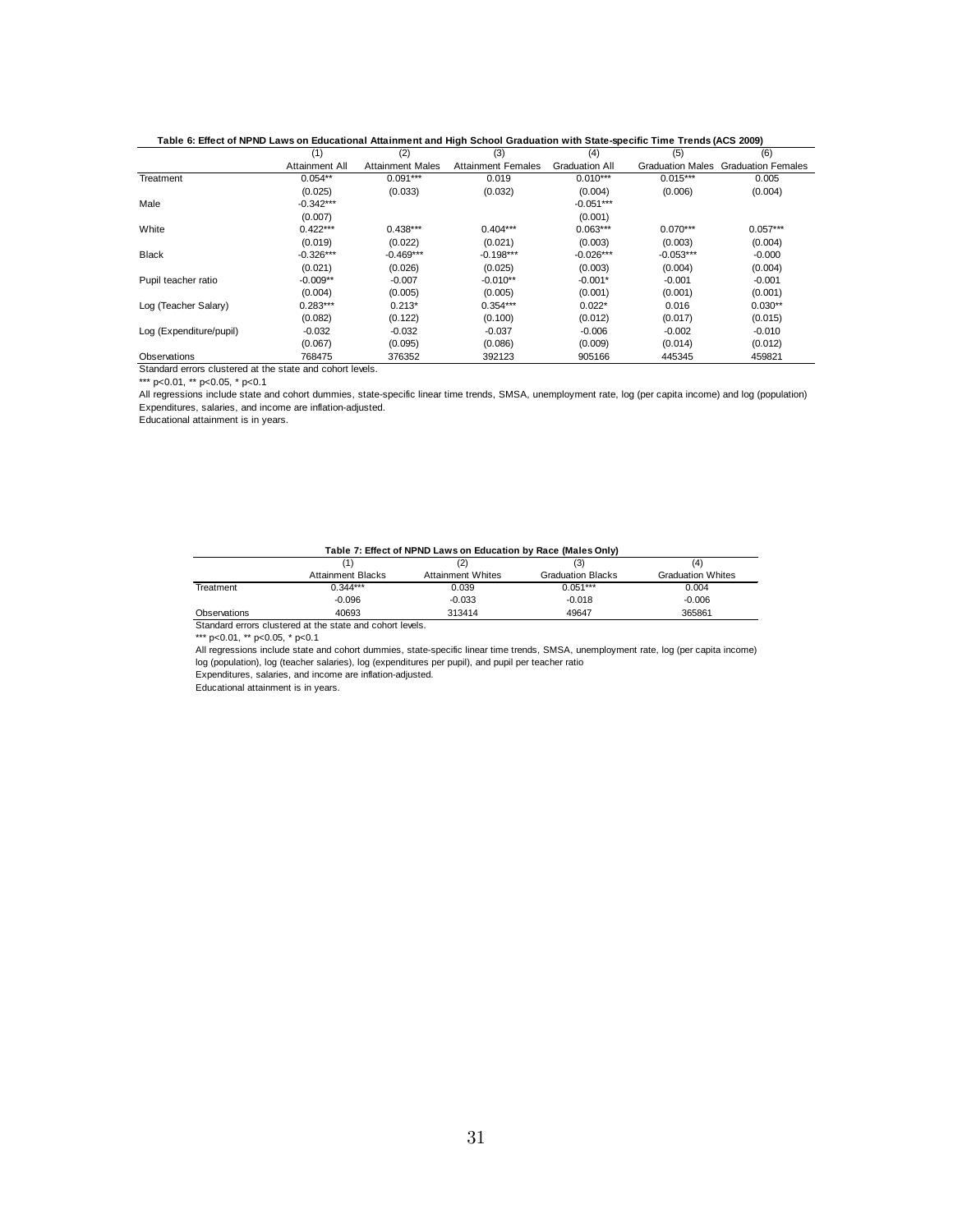|                                |                         |                                |                                     |                                     | Table 8: Effect of NPND Laws on Education: Robustness Checks for Males and Blacks (ACS 2009) |                                              |                        |                        |
|--------------------------------|-------------------------|--------------------------------|-------------------------------------|-------------------------------------|----------------------------------------------------------------------------------------------|----------------------------------------------|------------------------|------------------------|
|                                | (1)                     | (2)                            | (3)                                 | (4)                                 | (5)                                                                                          | (6)                                          | (7)                    | (8)                    |
|                                | Attainment:<br>Baseline | Graduation:<br><b>Baseline</b> | Attainment:<br>Minimum Entry<br>Age | Graduation:<br>Minimum Entry<br>Age | Attainment:<br>Compulsory<br>Attendance Laws                                                 | Graduation:<br>Compulsory<br>Attendance Laws | Attainment:<br>Placebo | Graduation:<br>Placebo |
|                                |                         |                                |                                     | Panel A: Males Only                 |                                                                                              |                                              |                        |                        |
| Treatment                      | $0.091***$              | $0.015***$                     | $0.079**$                           | $0.018***$                          | $0.094***$                                                                                   | $0.014**$                                    | 0.003                  | $-0.002$               |
|                                | (0.033)                 | (0.006)                        | (0.035)                             | (0.006)                             | (0.033)                                                                                      | (0.006)                                      | (0.032)                | (0.005)                |
| Entry Age Laws/Attendance Laws |                         |                                | $-0.013$                            | 0.001                               | $-0.010$                                                                                     | $0.005***$                                   |                        |                        |
|                                |                         |                                | (0.009)                             | (0.001)                             | (0.012)                                                                                      | (0.002)                                      |                        |                        |
| Observations                   | 376352                  | 445345                         | 301374                              | 356592                              | 373149                                                                                       | 441451                                       | 80545                  | 80545                  |
|                                |                         |                                |                                     | Panel B: Black Males                |                                                                                              |                                              |                        |                        |
| Treatment                      | $0.344***$              | $0.051***$                     | $0.414***$                          | $0.074***$                          | $0.349***$                                                                                   | $0.051***$                                   | $-0.127$               | $-0.009$               |
|                                | (0.096)                 | (0.018)                        | (0.105)                             | (0.020)                             | (0.096)                                                                                      | (0.018)                                      | (0.102)                | (0.016)                |
| Entry Age                      |                         |                                | 0.017                               | 0.005                               | $-0.012$                                                                                     | 0.006                                        |                        |                        |
|                                |                         |                                | (0.024)                             | (0.005)                             | (0.032)                                                                                      | (0.005)                                      |                        |                        |
| Observations                   | 40693                   | 49647                          | 33785                               | 41608                               | 40575                                                                                        | 49500                                        | 10376                  | 10376                  |

Standard errors clustered at the state and cohort levels.

\*\*\* p<0.01, \*\* p<0.05, \* p<0.1

All regressions include state and cohort dummies, state-specific linear time trends, SMSA, unemployment rate, log (per capita income), log (population), log (teacher salaries),

log (expenditures per pupil), and pupil per teacher ratio

Expenditures, salaries, and income are inflation-adjusted. Educational attainment is in years.

| Table 9: Effect of NPND Laws on Education Controlling for Traffic Variables |  |
|-----------------------------------------------------------------------------|--|
|-----------------------------------------------------------------------------|--|

|                          | (1)            | (2)              | (3)               | (4)            | (5)                     | (6)                      |
|--------------------------|----------------|------------------|-------------------|----------------|-------------------------|--------------------------|
|                          | Attainment All | Attainment Males | Attainment Blacks | Graduation All | <b>Graduation Males</b> | <b>Graduation Blacks</b> |
| Treatment                | $0.055**$      | $0.104***$       | $0.444***$        | $0.013***$     | $0.023***$              | $0.080***$               |
|                          | (0.027)        | (0.037)          | (0.107)           | (0.004)        | (0.006)                 | (0.020)                  |
| Log (Vehicle miles)      | 0.009          | 0.029            | $-0.018$          | $-0.001$       | $-0.002$                | $-0.014$                 |
|                          | (0.017)        | (0.025)          | (0.086)           | (0.002)        | (0.003)                 | (0.012)                  |
| Log (Traffic fatalities) | $-0.035$       | $-0.040$         | $-0.030$          | $-0.005$       | $-0.010**$              | $-0.021$                 |
|                          | (0.023)        | (0.034)          | (0.100)           | (0.003)        | (0.005)                 | (0.017)                  |
| Observations             | 621813         | 305081           | 33477             | 758504         | 374074                  | 42431                    |

Standard errors clustered at the state and cohort levels.

\*\*\* p<0.01, \*\* p<0.05, \* p<0.1

All regressions include state and cohort dummies, state-specific linear time trends, SMSA, unemployment rate, log (per capita income) log (population), log (teacher salaries), log (expenditures per pupil), and pupil per teacher ratio

Expenditures, salaries, and income are inflation-adjusted.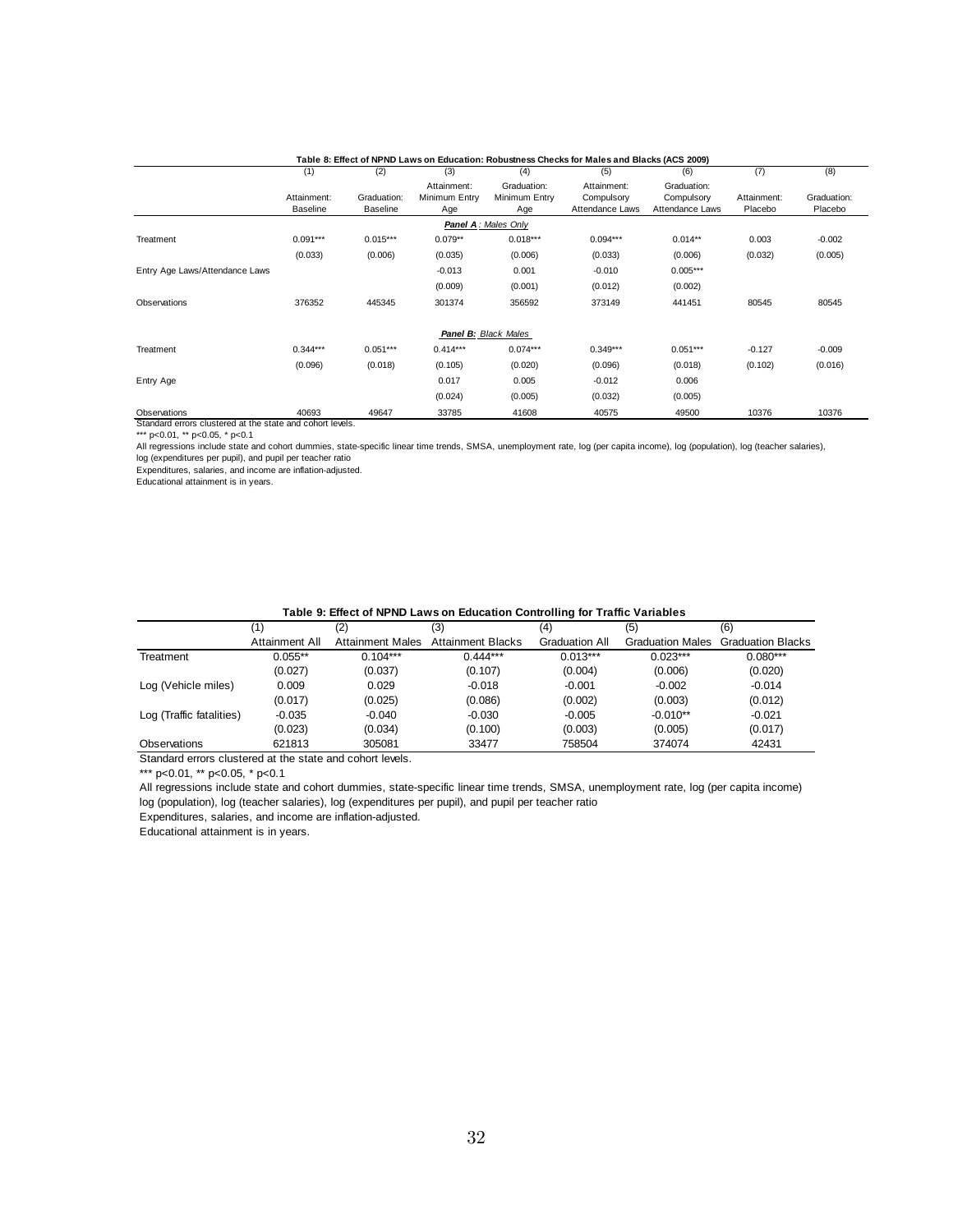|              | Table 10: Effect of NPND Laws on Grades, Skipping Classes, and Homework |                                         |            |              |            |
|--------------|-------------------------------------------------------------------------|-----------------------------------------|------------|--------------|------------|
|              | (1)                                                                     | (2)                                     | (3)        | (4)          | (5)        |
|              | All                                                                     | Male                                    | Female     | <b>Black</b> | Non-Blacks |
|              |                                                                         |                                         |            |              |            |
|              |                                                                         | <b>Panel A: Grades</b>                  |            |              |            |
| <b>NPND</b>  | 0.024                                                                   | 0.077                                   | $-0.022$   | 0.028        | 0.011      |
|              | (0.047)                                                                 | (0.060)                                 | (0.053)    | (0.093)      | (0.054)    |
| Observations | 355,541                                                                 | 165,814                                 | 189,727    | 66,636       | 288,905    |
|              |                                                                         | Panel B: Probability of Skipping School |            |              |            |
| <b>NPND</b>  | $-0.018**$                                                              | $-0.015$                                | $-0.020**$ | $-0.020$     | $-0.016*$  |
|              | (0.009)                                                                 | (0.011)                                 | (0.009)    | (0.017)      | (0.010)    |
| Observations | 362,458                                                                 | 169,479                                 | 192,979    | 69,269       | 293,189    |
|              | <b>Panel C:</b> Hours Spent Doing Homework a Day                        |                                         |            |              |            |
| <b>NPND</b>  | 0.197                                                                   | $0.359**$                               | 0.062      | $0.964***$   | $-0.070$   |
|              | (0.158)                                                                 | (0.161)                                 | (0.215)    | (0.223)      | (0.181)    |
| Observations | 261,414                                                                 | 126,462                                 | 134,952    | 40,773       | 220,641    |
|              | Standard errors clustered at the state and year levels.                 |                                         |            |              |            |

\*\*\* p<0.01, \*\* p<0.05, \* p<0.1

All regressions include SMSA, unemployment rate, log(per capita income), log (population), log(teacher salaries), log(expenditures per pupil), pupil per teacher ratio, log(traffic fatalities), log(vehicle miles), year & state dummies, and state-specific time trends Expenditures, salaries, and income are inflation-adjusted.

The grade variable is recoded as  $D=1$ ,  $C = 2$ , and so on up to A=9.

Panel B shows estimates from a linear probability model

|              | Table 11: Effect of NPND Laws on Employment Outcomes |                                        |          |              |            |
|--------------|------------------------------------------------------|----------------------------------------|----------|--------------|------------|
|              | (1)                                                  | (2)                                    | (3)      | (4)          | (5)        |
|              | All                                                  | Male                                   | Female   | <b>Black</b> | Non-Blacks |
|              |                                                      | <b>Panel A:</b> Probability of Working |          |              |            |
| <b>NPND</b>  | $-0.001$                                             | $-0.002$                               | $-0.002$ | 0.024        | $-0.008$   |
|              | (0.009)                                              | (0.009)                                | (0.012)  | (0.017)      | (0.010)    |
| Observations | 362,458                                              | 169,479                                | 192,979  | 69,269       | 293,189    |
|              |                                                      | <b>Panel B:</b> Hours Worked a Day     |          |              |            |
| <b>NPND</b>  | $-0.105*$                                            | $-0.145**$                             | $-0.077$ | $-0.180**$   | $-0.074$   |
|              | (0.054)                                              | (0.063)                                | (0.065)  | (0.078)      | (0.059)    |
| Observations | 178,840                                              | 84.783                                 | 94.057   | 31.689       | 147.151    |

Standard errors clustered at the state and year levels.

\*\*\* p<0.01, \*\* p<0.05, \* p<0.1

All regressions include SMSA, unemployment rate, log(per capita income), log (population), log(teacher salaries), log(expenditures per pupil), pupil per teacher ratio, log(traffic fatalities), log(vehicle miles), year & state dummies, and state-specific time trends

Expenditures, salaries, and income are inflation-adjusted.

Panel A shows estimates from a linear probability model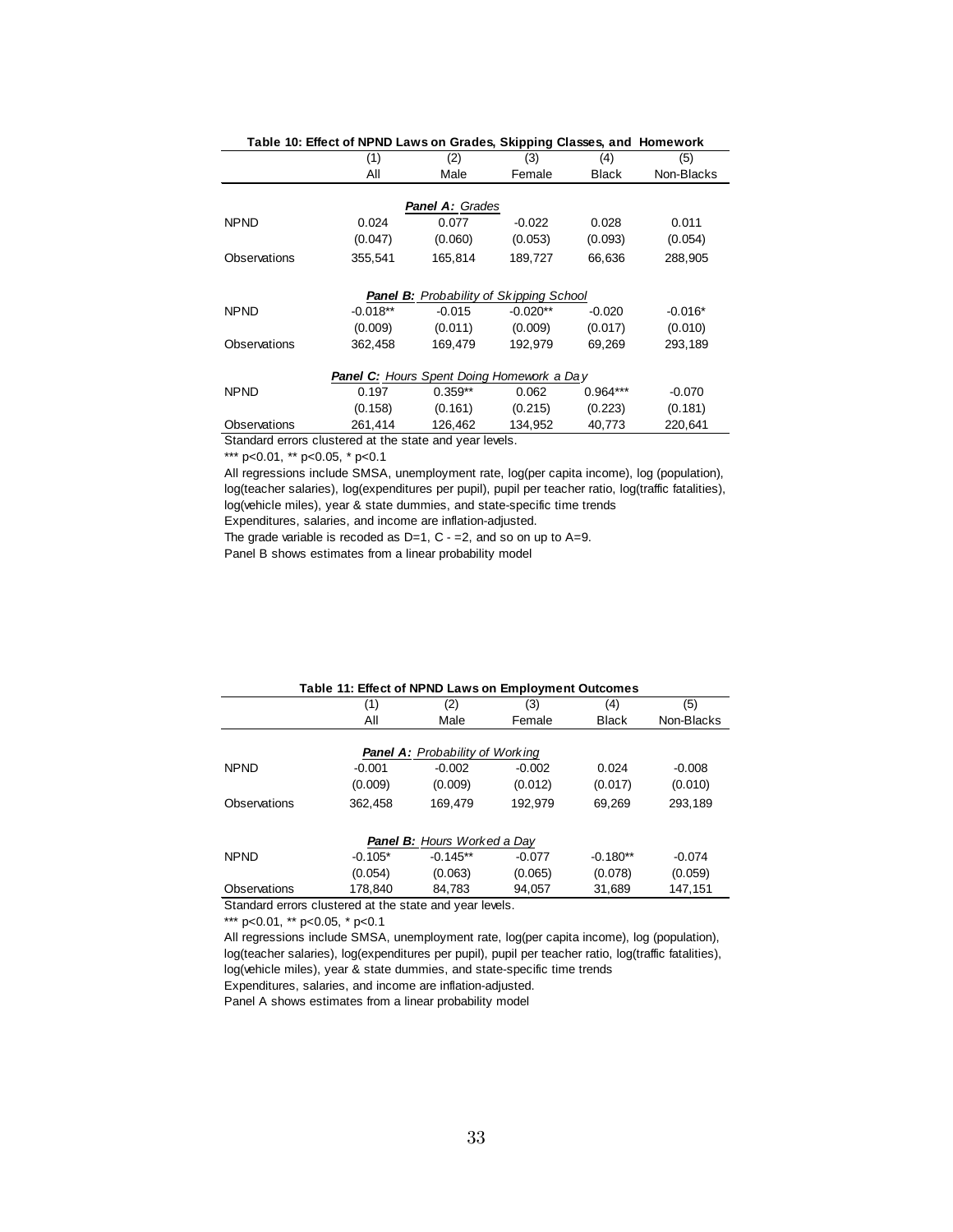| Table 12: Effect of NPND Laws on Leisure Activities     |             |           |             |              |             |  |  |  |
|---------------------------------------------------------|-------------|-----------|-------------|--------------|-------------|--|--|--|
|                                                         | (1)         | (5)       |             |              |             |  |  |  |
|                                                         | All         | Male      | Female      | <b>Black</b> | Non-Blacks  |  |  |  |
|                                                         |             |           |             |              |             |  |  |  |
| <b>Panel A:</b> Going out on a Date                     |             |           |             |              |             |  |  |  |
| <b>NPND</b>                                             | $-0.067***$ | $-0.052*$ | $-0.079***$ | $-0.027$     | $-0.081***$ |  |  |  |
|                                                         | (0.021)     | (0.027)   | (0.023)     | (0.025)      | (0.025)     |  |  |  |
| Observations                                            | 356,314     | 165,122   | 191,192     | 65,343       | 290,971     |  |  |  |
| <b>Panel B:</b> Going out for Parties                   |             |           |             |              |             |  |  |  |
| <b>NPND</b>                                             |             |           |             |              |             |  |  |  |
|                                                         | $-0.023$    | 0.031     | $-0.063**$  | $-0.015$     | $-0.025$    |  |  |  |
|                                                         | (0.023)     | (0.026)   | (0.026)     | (0.031)      | (0.023)     |  |  |  |
| Observations                                            | 291,930     | 140,297   | 151,633     | 47,974       | 243,956     |  |  |  |
| <b>Panel C:</b> Watching Television                     |             |           |             |              |             |  |  |  |
| <b>NPND</b>                                             | $-0.030$    | $-0.017$  | $-0.043$    | $-0.194***$  | 0.022       |  |  |  |
|                                                         | (0.033)     | (0.039)   | (0.037)     | (0.063)      | (0.034)     |  |  |  |
| Observations                                            | 265,405     | 128,303   | 137,102     | 42,182       | 223,223     |  |  |  |
| Standard errors clustered at the state and year levels. |             |           |             |              |             |  |  |  |

\*\*\* p<0.01, \*\* p<0.05, \* p<0.1

All regressions include SMSA, unemployment rate, log(per capita income), log (population), log(teacher salaries), log(expenditures per pupil), pupil per teacher ratio, log(traffic fatalities), log(vehicle miles), year & state dummies, and state-specific time trends

Expenditures, salaries, and income are inflation-adjusted.

The estimated coefficients in Panel A and B are from an ordered probit regression

|              | ישטוס ויט. בווטטג טו ויט בעזו ט בעוואר וואן מווע הטטוסטוווט |            |                              |              |            |  |
|--------------|-------------------------------------------------------------|------------|------------------------------|--------------|------------|--|
|              | (1)                                                         | (2)        | (3)                          | (4)          | (5)        |  |
|              | All                                                         | Male       | Female                       | <b>Black</b> | Non-Blacks |  |
|              |                                                             |            | <b>Panel A: License</b>      |              |            |  |
| <b>NPND</b>  | $0.007***$                                                  | $0.009***$ | $0.005**$                    | $0.019***$   | 0.004      |  |
|              | (0.002)                                                     | (0.003)    | (0.002)                      | (0.003)      | (0.003)    |  |
| Observations | 731,960                                                     | 347,990    | 383,970                      | 144,997      | 586,963    |  |
|              |                                                             |            | <b>Panel B:</b> Miles Driven |              |            |  |
| <b>NPND</b>  | 0.018                                                       | 0.025      | 0.009                        | $0.108***$   | $-0.009$   |  |
|              | (0.023)                                                     | (0.026)    | (0.026)                      | (0.036)      | (0.027)    |  |
| Observations | 234.998                                                     | 106.625    | 128,373                      | 47.363       | 187.635    |  |
|              | <b>Panel C:</b> Accidents                                   |            |                              |              |            |  |
| <b>NPND</b>  | $-0.016$                                                    | $-0.014$   | $-0.018*$                    | $-0.041**$   | $-0.007$   |  |
|              | (0.010)                                                     | (0.010)    | (0.011)                      | (0.018)      | (0.011)    |  |
| Observations | 731,960                                                     | 347,990    | 383,970                      | 144,997      | 586,963    |  |

#### **Table 13: Effect of NPND Laws on Driving and Accidents**

Standard errors clustered at the state and year levels.

\*\*\* p<0.01, \*\* p<0.05, \* p<0.1

All regressions include SMSA, unemployment rate, log(per capita income), log (population), log(teacher salaries), log(expenditures per pupil), pupil per teacher ratio, log(traffic fatalities), log(vehicle miles), year & state dummies, and state-specific time trends

Expenditures, salaries, and income are inflation-adjusted.

Panel A and C shows estimates from a linear probability model